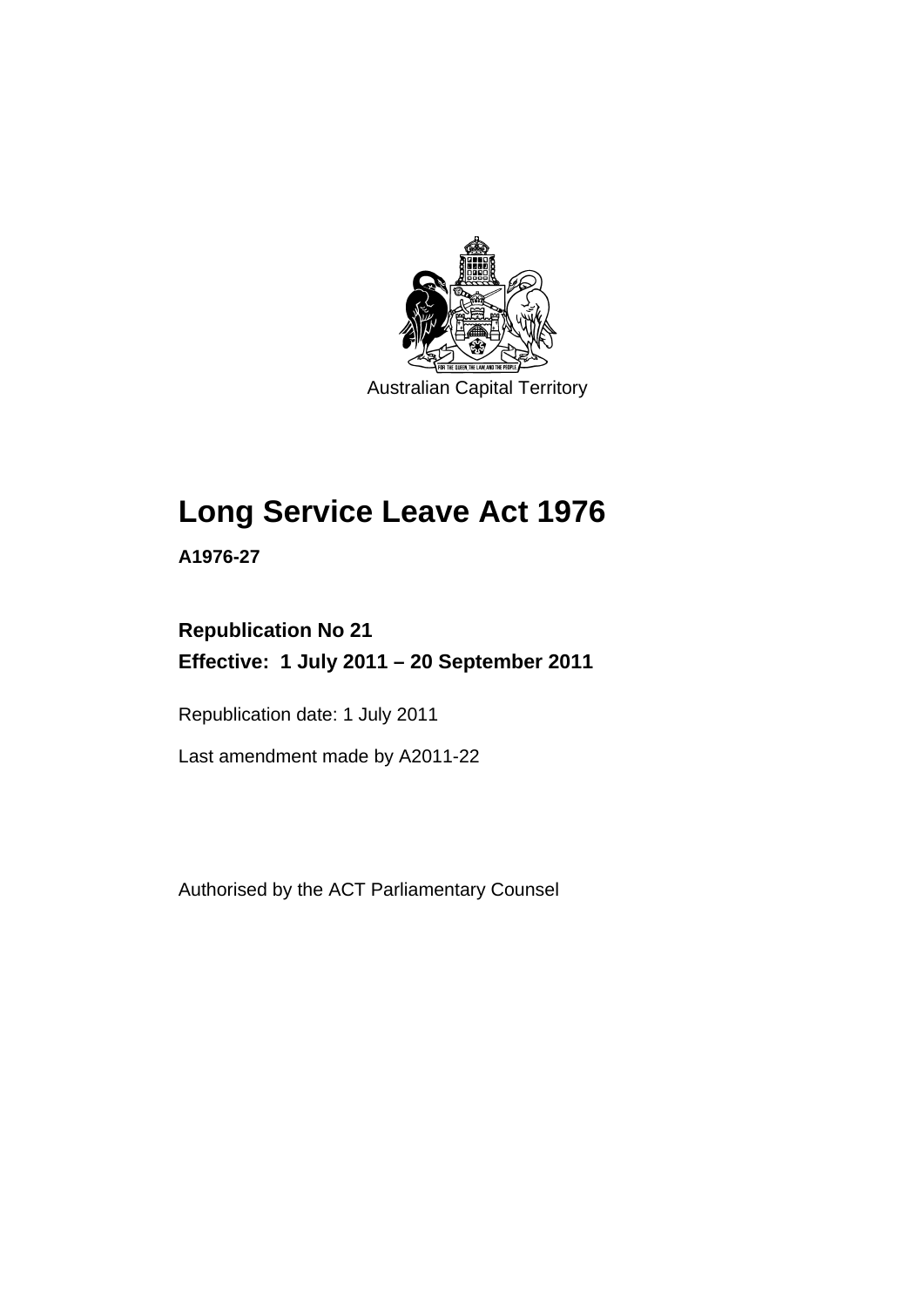#### **About this republication**

#### **The republished law**

This is a republication of the *Long Service Leave Act 1976* (including any amendment made under the *Legislation Act 2001*, part 11.3 (Editorial changes)) as in force on 1 July 2011*.* It also includes any commencement, amendment, repeal or expiry affecting this republished law to 1 July 2011.

The legislation history and amendment history of the republished law are set out in endnotes 3 and 4.

#### **Kinds of republications**

The Parliamentary Counsel's Office prepares 2 kinds of republications of ACT laws (see the ACT legislation register at www.legislation.act.gov.au):

- authorised republications to which the *Legislation Act 2001* applies
- unauthorised republications.

The status of this republication appears on the bottom of each page.

#### **Editorial changes**

The *Legislation Act 2001*, part 11.3 authorises the Parliamentary Counsel to make editorial amendments and other changes of a formal nature when preparing a law for republication. Editorial changes do not change the effect of the law, but have effect as if they had been made by an Act commencing on the republication date (see *Legislation Act 2001*, s 115 and s 117). The changes are made if the Parliamentary Counsel considers they are desirable to bring the law into line, or more closely into line, with current legislative drafting practice.

This republication does not include amendments made under part 11.3 (see endnote 1).

#### **Uncommenced provisions and amendments**

If a provision of the republished law has not commenced, the symbol  $\mathbf{U}$  appears immediately before the provision heading. Any uncommenced amendments that affect this republished law are accessible on the ACT legislation register (www.legislation.act.gov.au). For more information, see the home page for this law on the register.

#### **Modifications**

If a provision of the republished law is affected by a current modification, the symbol  $\vert \mathbf{M} \vert$ appears immediately before the provision heading. The text of the modifying provision appears in the endnotes. For the legal status of modifications, see the *Legislation Act 2001*, section 95.

#### **Penalties**

At the republication date, the value of a penalty unit for an offence against this law is \$110 for an individual and \$550 for a corporation (see *Legislation Act 2001*, s 133).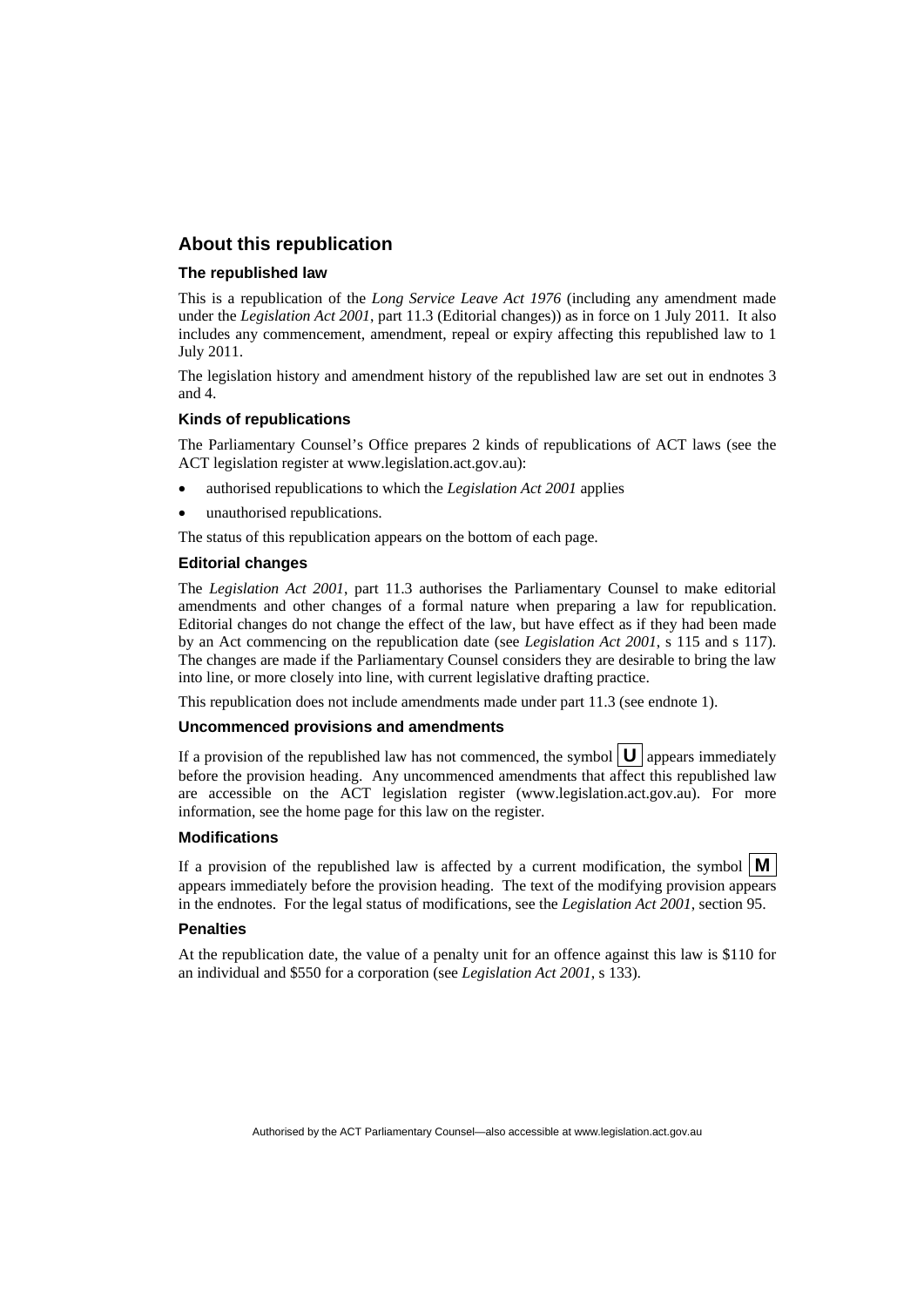

# **Long Service Leave Act 1976**

## **Contents**

Page

| Part 1          | <b>Preliminary</b>                                         |            |
|-----------------|------------------------------------------------------------|------------|
| 1               | Name of Act                                                | 2          |
| $\overline{2}$  | Dictionary                                                 | 2          |
| 2A              | <b>Notes</b>                                               | 2          |
| 2B              | Offences against Act-application of Criminal Code etc      | 3          |
| Part 2          | <b>Important concepts</b>                                  |            |
| 2C              | Commission recipients may be employees                     | 4          |
| 2D              | Benefits under this Act and LSL (BCI) Act                  |            |
| 2E              | Benefits under this Act and LSL (CCI) Act                  |            |
| 2EA             | Benefits under this Act and LSL (PS) Act                   | 5          |
| 2F              | Working out remuneration-employee also receives commission | 5          |
| 2G              | Periods of service                                         | 6          |
| R <sub>21</sub> | Long Service Leave Act 1976                                | contents 1 |
| 01/07/11        | Effective: 01/07/11-20/09/11                               |            |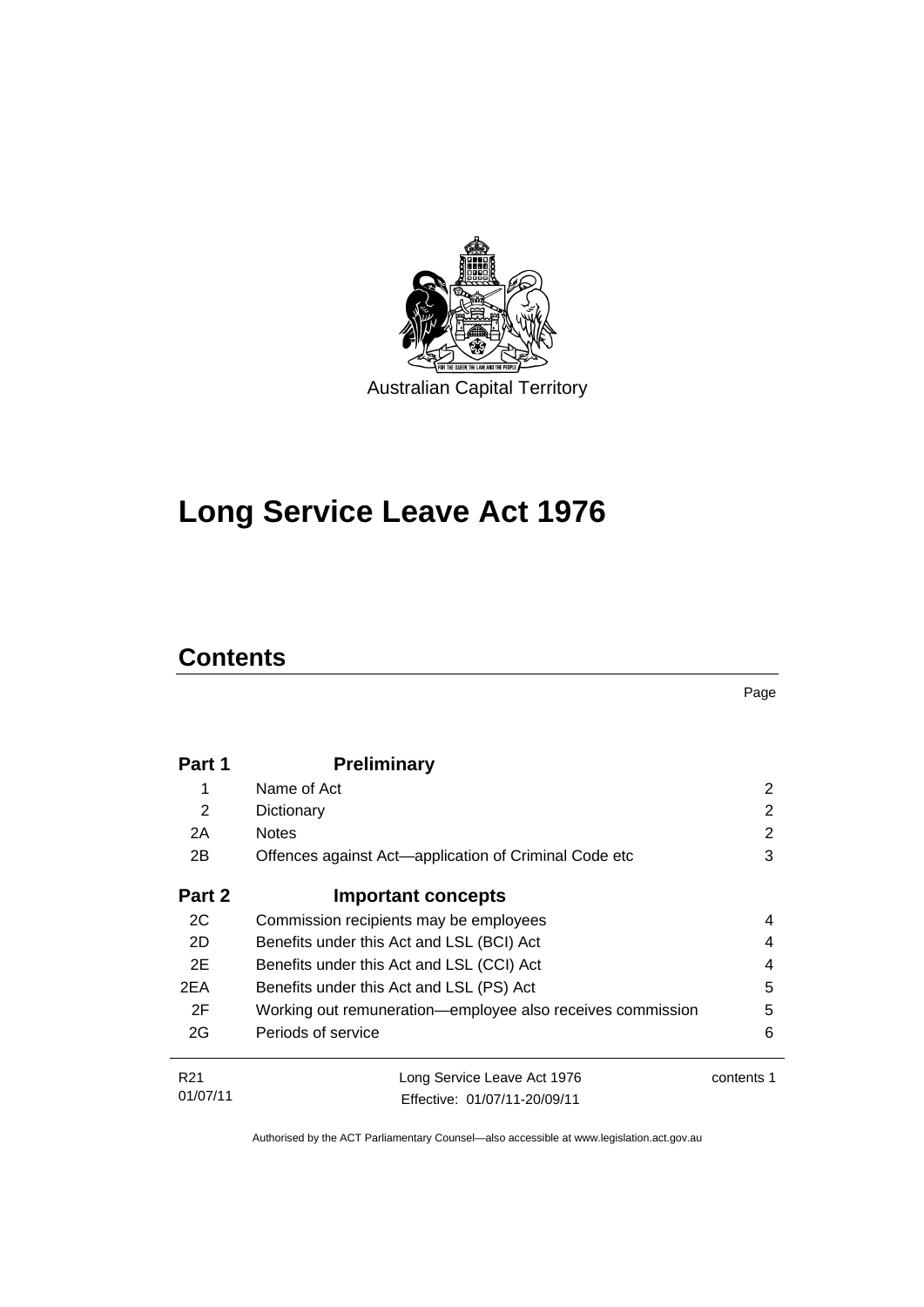| Contents |
|----------|
|----------|

|                |                                                  | Page |
|----------------|--------------------------------------------------|------|
| 3              | Entitlement to long service leave                | 8    |
| 4              | Amount of long service leave                     | 8    |
| 6              | <b>Grant of leave</b>                            | 8    |
| $\overline{7}$ | Payment for leave                                | 9    |
| 8              | Manner of payment for leave                      | 10   |
| 9              | Public holidays not to count as leave            | 11   |
| 10             | Service not affected by transmission of business | 11   |
| 10A            | Continuity of service in certain cases           | 12   |
| 11             | Service with associated companies                | 12   |
| <b>11A</b>     | Pay in lieu of long service leave                | 13   |
| 11C            | Pro rata long service leave entitlement          | 13   |
| 11D            | Calculation of ordinary remuneration             | 14   |
| 12             | Long service leave records                       | 15   |
| Part 3         | <b>Administration and enforcement</b>            |      |
| 13             | Registrar of long service leave                  | 17   |
| 13A            | Appointment of authorised officers               | 17   |
| 13B            | Identity cards                                   | 17   |
| 13C            | Powers of entry of authorised officers           | 18   |
| 13D            | Complaints                                       | 19   |
| 13E            | Notice to comply with Act                        | 20   |
| 13F            | Internal review by registrar                     | 20   |
| 13G            | Review by ACAT                                   | 21   |
| 13J            | Liability                                        | 21   |
| 13K            | Delegation by registrar                          | 21   |
| Part 4         | <b>Miscellaneous</b>                             |      |
| 14             | No contracting out                               | 22   |
|                |                                                  |      |

|    | .                       |    |
|----|-------------------------|----|
| 17 | Approved forms          | 22 |
| 18 | Regulation-making power | 22 |

contents 2 Long Service Leave Act 1976 Effective: 01/07/11-20/09/11

R21 01/07/11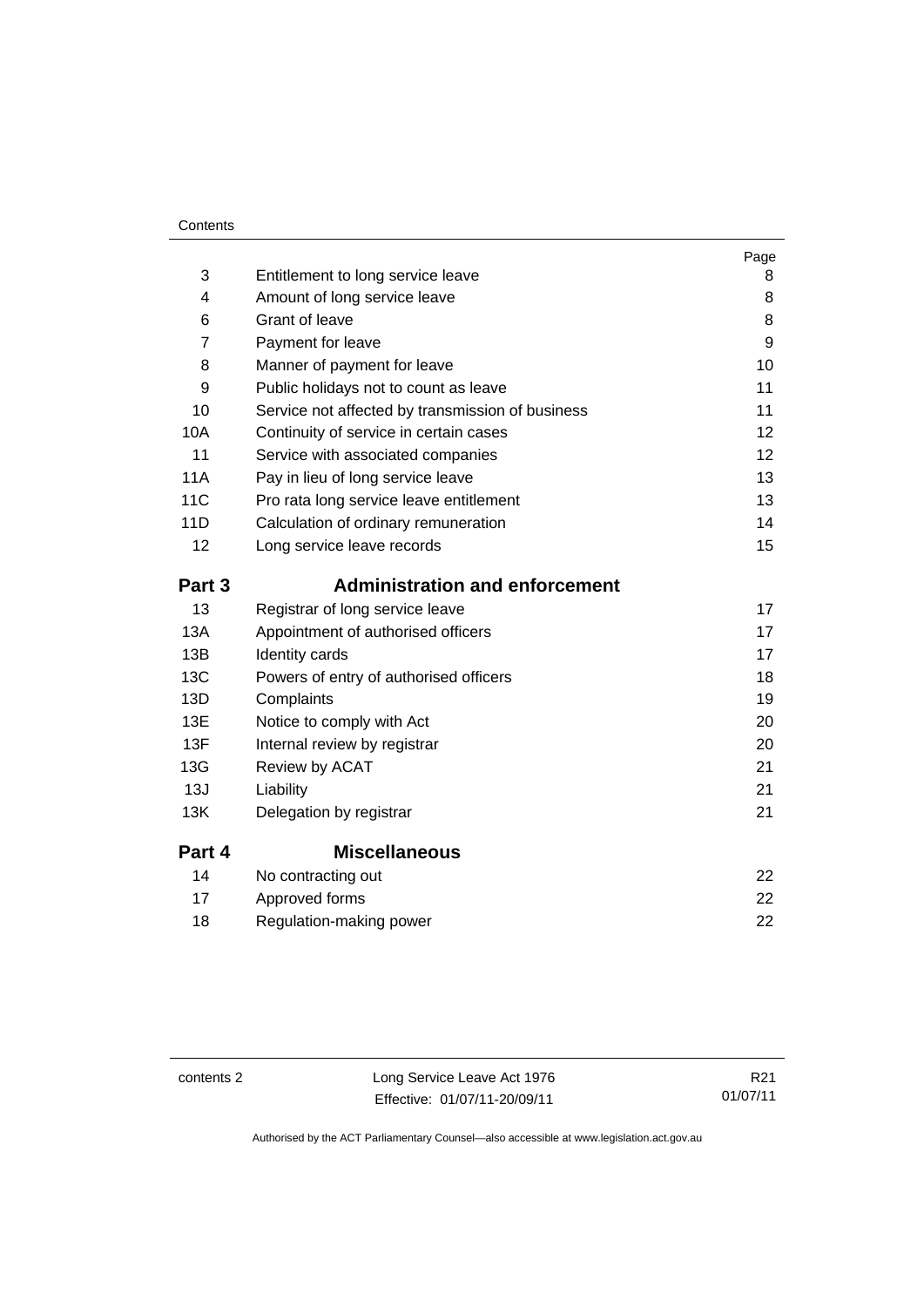|                   |                        | Contents |  |
|-------------------|------------------------|----------|--|
|                   |                        | Page     |  |
| <b>Dictionary</b> |                        | 23       |  |
|                   |                        |          |  |
| <b>Endnotes</b>   |                        |          |  |
| 1                 | About the endnotes     | 26       |  |
| 2                 | Abbreviation key       | 26       |  |
| 3                 | Legislation history    | 27       |  |
| 4                 | Amendment history      | 30       |  |
| 5                 | Earlier republications | 35       |  |

R21 01/07/11 Long Service Leave Act 1976 Effective: 01/07/11-20/09/11

contents 3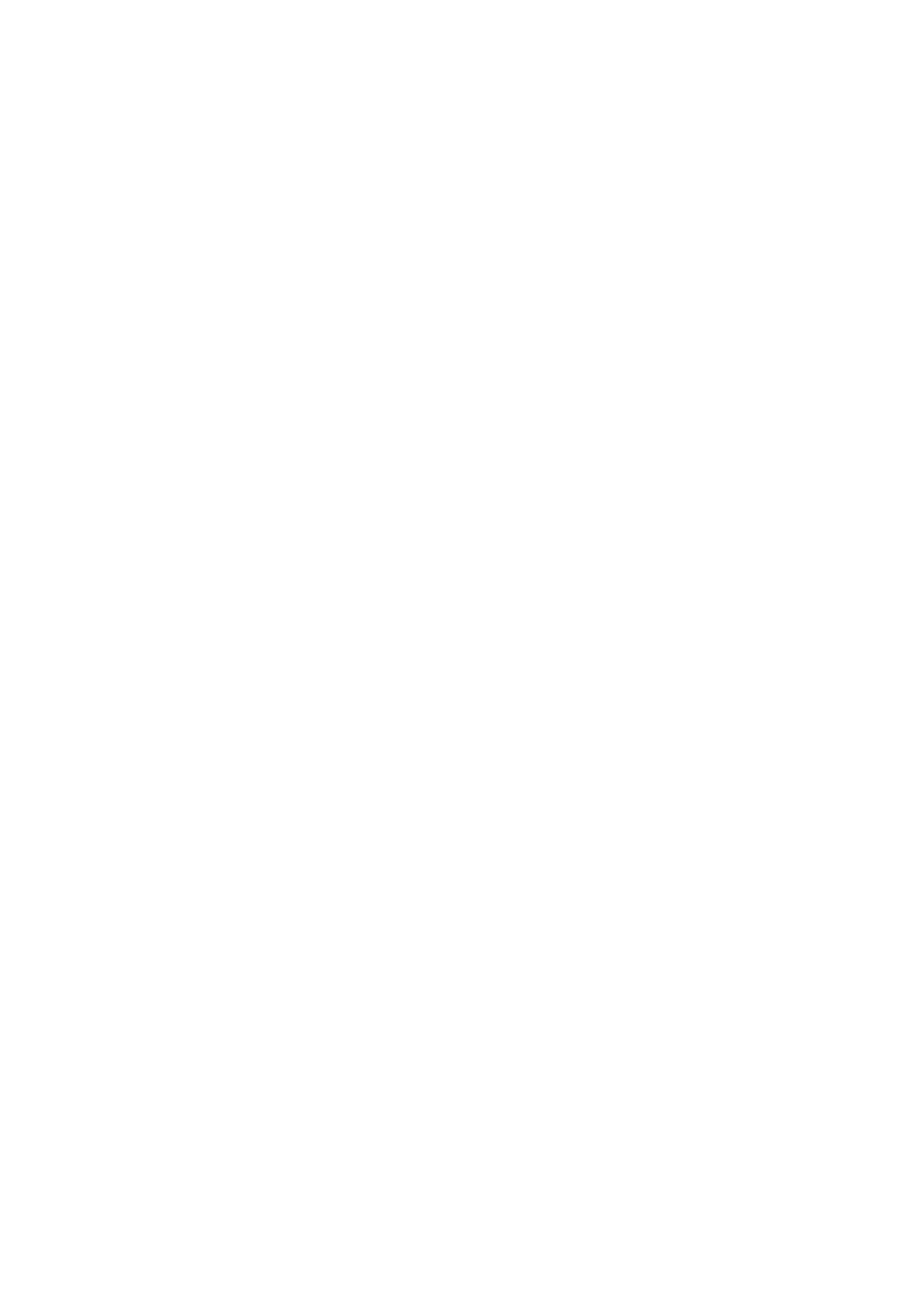

# **Long Service Leave Act 1976**

An Act relating to long service leave

R21 01/07/11

Ī

Long Service Leave Act 1976 Effective: 01/07/11-20/09/11

page 1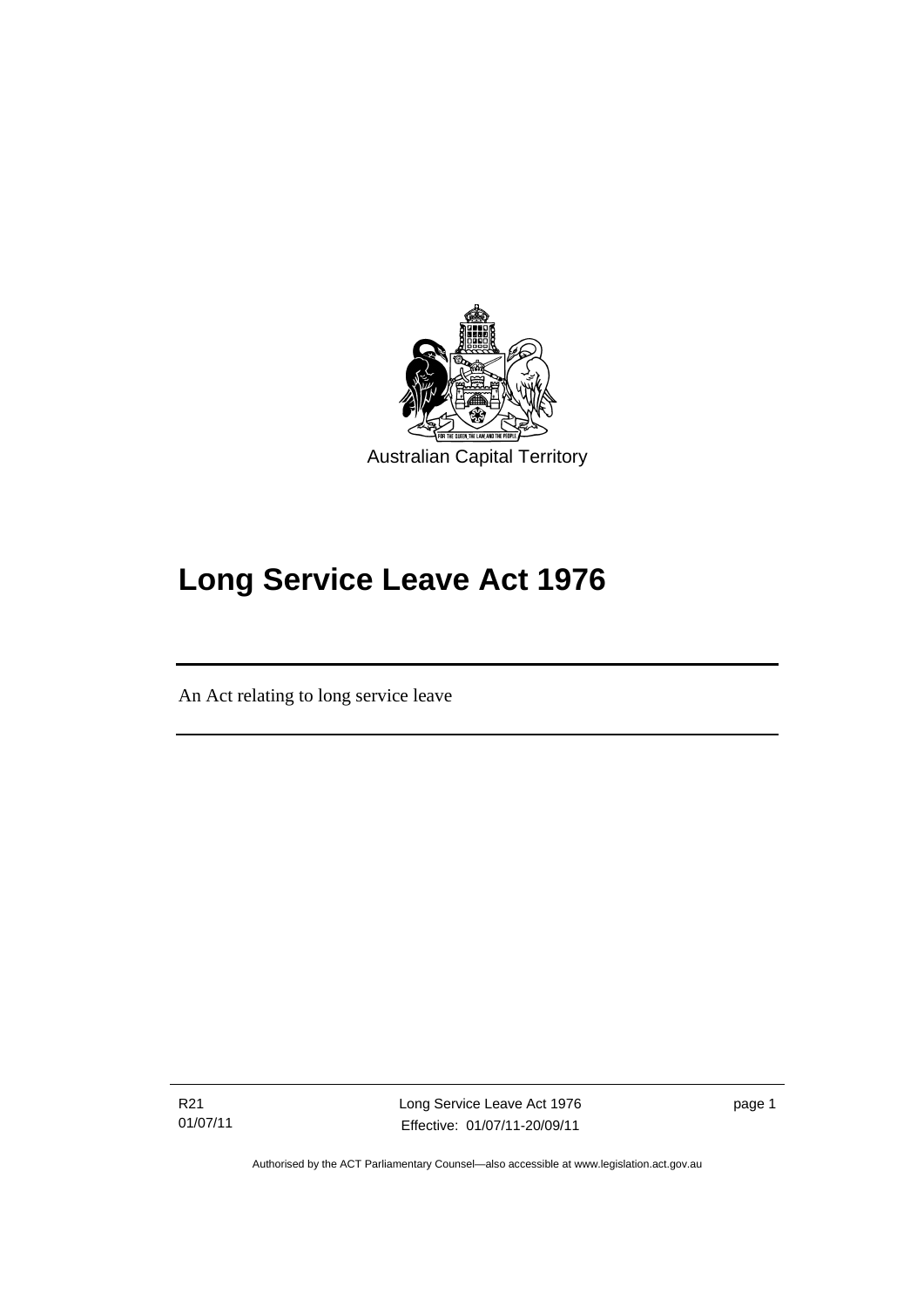#### Part 1 **Preliminary**

Section 1

## <span id="page-7-0"></span>**Part 1** Preliminary

#### <span id="page-7-1"></span>**1 Name of Act**

This Act is the *Long Service Leave Act 1976*.

#### <span id="page-7-2"></span>**2 Dictionary**

The dictionary at the end of this Act is part of this Act.

*Note 1* The dictionary at the end of this Act defines certain terms used in this Act, and includes references (*signpost definitions*) to other terms defined elsewhere in this Act.

> For example, the signpost definition '*period of service*—see section 2G.' means that the term 'period of service' is defined in that section.

*Note 2* A definition in the dictionary (including a signpost definition) applies to the entire Act unless the definition, or another provision of the Act, provides otherwise or the contrary intention otherwise appears (see Legislation Act, s 155 and s 156 (1)).

#### <span id="page-7-3"></span>**2A Notes**

A note included in this Act is explanatory and is not part of this Act.

*Note* See the Legislation Act, s 127 (1), (4) and (5) for the legal status of notes.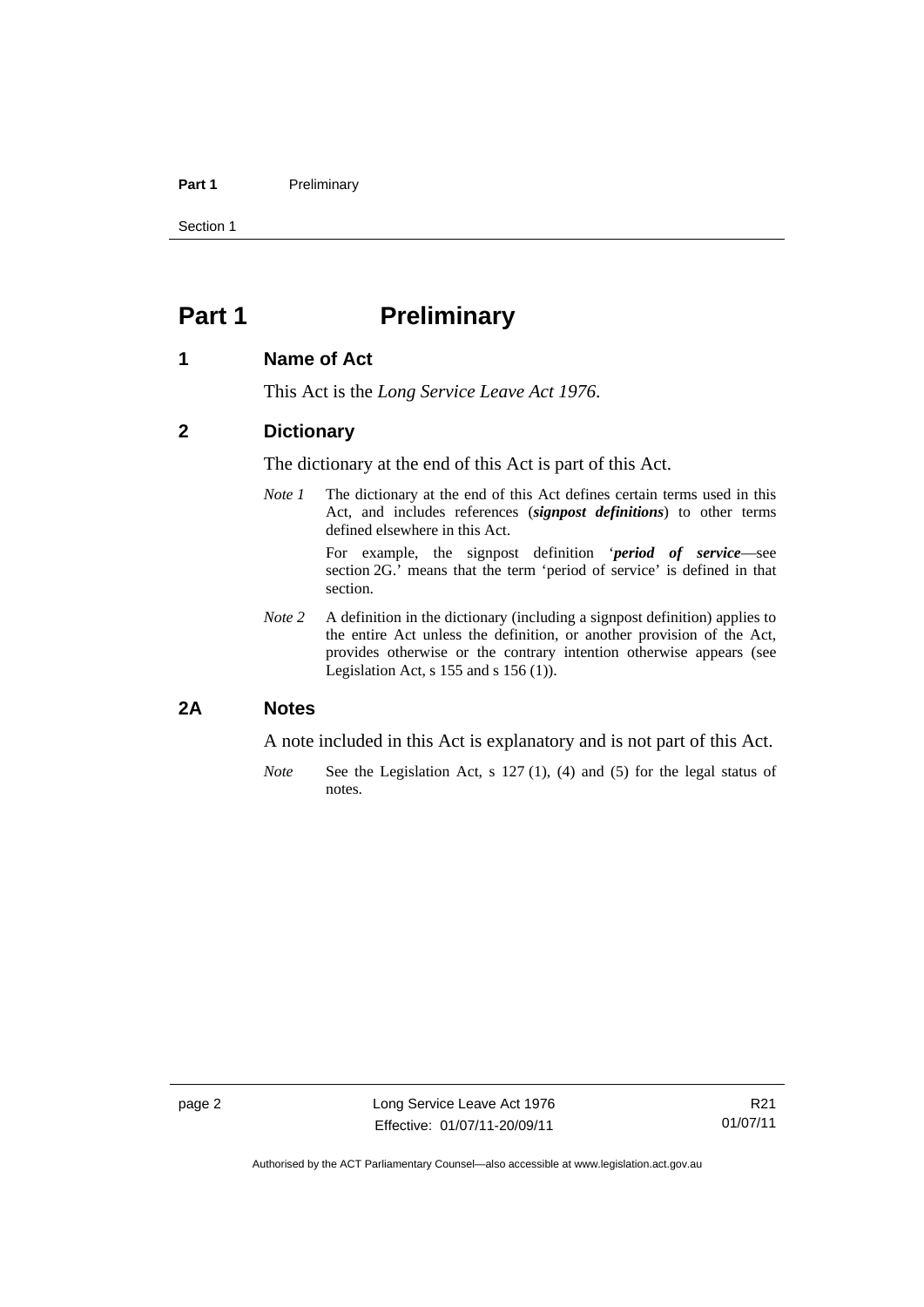#### <span id="page-8-0"></span>**2B Offences against Act—application of Criminal Code etc**

Other legislation applies in relation to offences against this Act.

*Note 1 Criminal Code*

The Criminal Code, ch 2 applies to all offences against this Act (see Code, pt 2.1).

The chapter sets out the general principles of criminal responsibility (including burdens of proof and general defences), and defines terms used for offences to which the Code applies (eg *conduct*, *intention*, *recklessness* and *strict liability*).

*Note 2 Penalty units* 

The Legislation Act, s 133 deals with the meaning of offence penalties that are expressed in penalty units.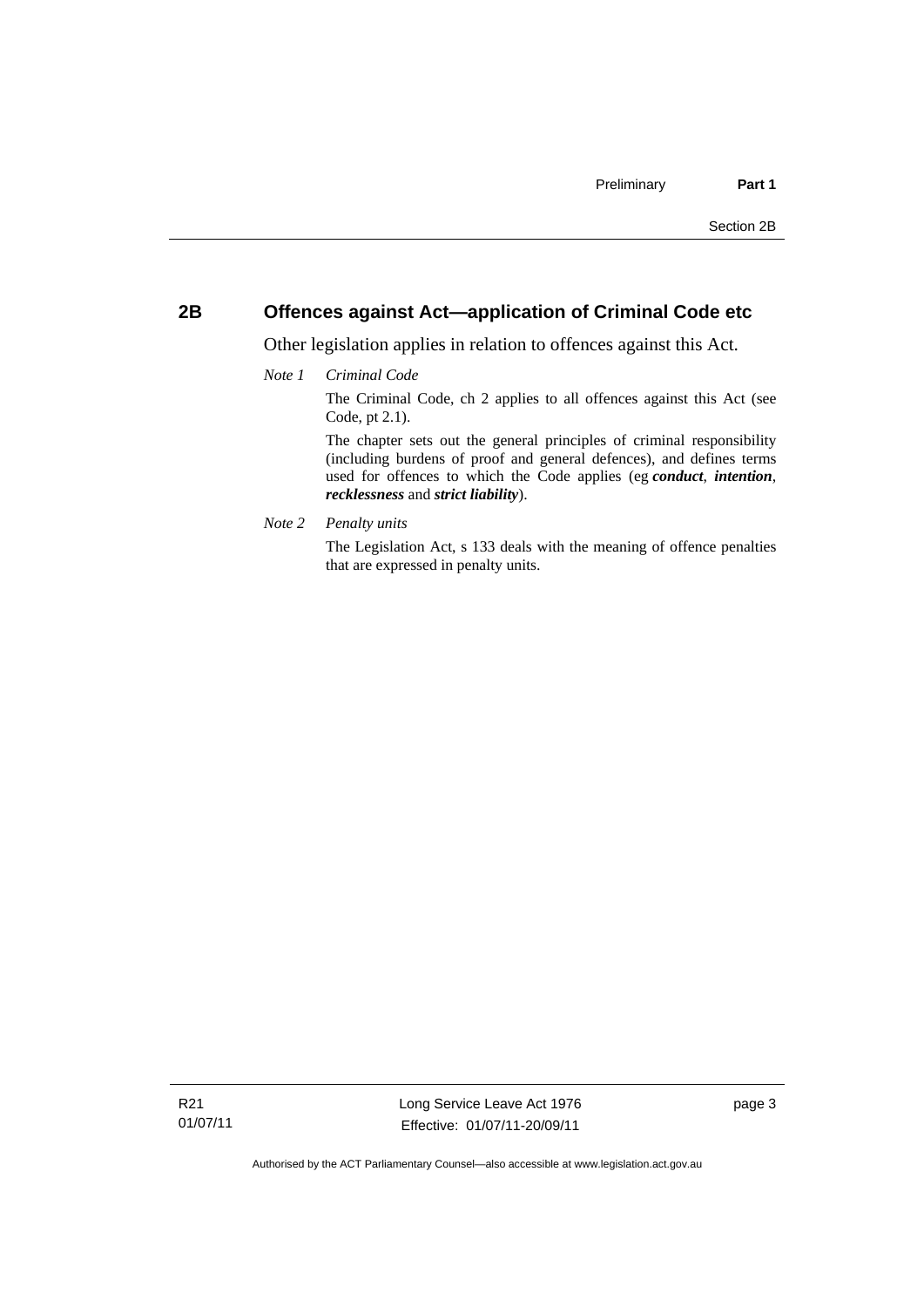#### **Part 2 Important concepts**

Section 2C

## <span id="page-9-0"></span>**Part 2 Important concepts**

#### <span id="page-9-1"></span>**2C Commission recipients may be employees**

A person may be an employee for this Act even though the person is paid completely or partly by commission.

### <span id="page-9-2"></span>**2D Benefits under this Act and LSL (BCI) Act**

(1) This section applies to an employee who—

- (a) was registered under the LSL (BCI) Act; and
- (b) has elected under that Act to take long service benefits under that Act for a period stated by the employee.
- (2) The employee's election does not prevent the employee from receiving benefits under this Act.
- (3) However, the employee is not entitled to a benefit under this Act for a period for which the employee has received a benefit under the LSL (BCI) Act.
- (4) In this section:

*LSL (BCI) Act* means the *Long Service Leave (Building and Construction Industry) Act 1981.*

#### <span id="page-9-3"></span>**2E Benefits under this Act and LSL (CCI) Act**

- (1) This section applies to an employee who—
	- (a) was registered under the LSL (CCI) Act; and
	- (b) has elected under that Act to take long service benefits under that Act for a period stated by the employee.
- (2) The employee's election does not prevent the employee from receiving benefits under this Act.

R21 01/07/11

Authorised by the ACT Parliamentary Counsel—also accessible at www.legislation.act.gov.au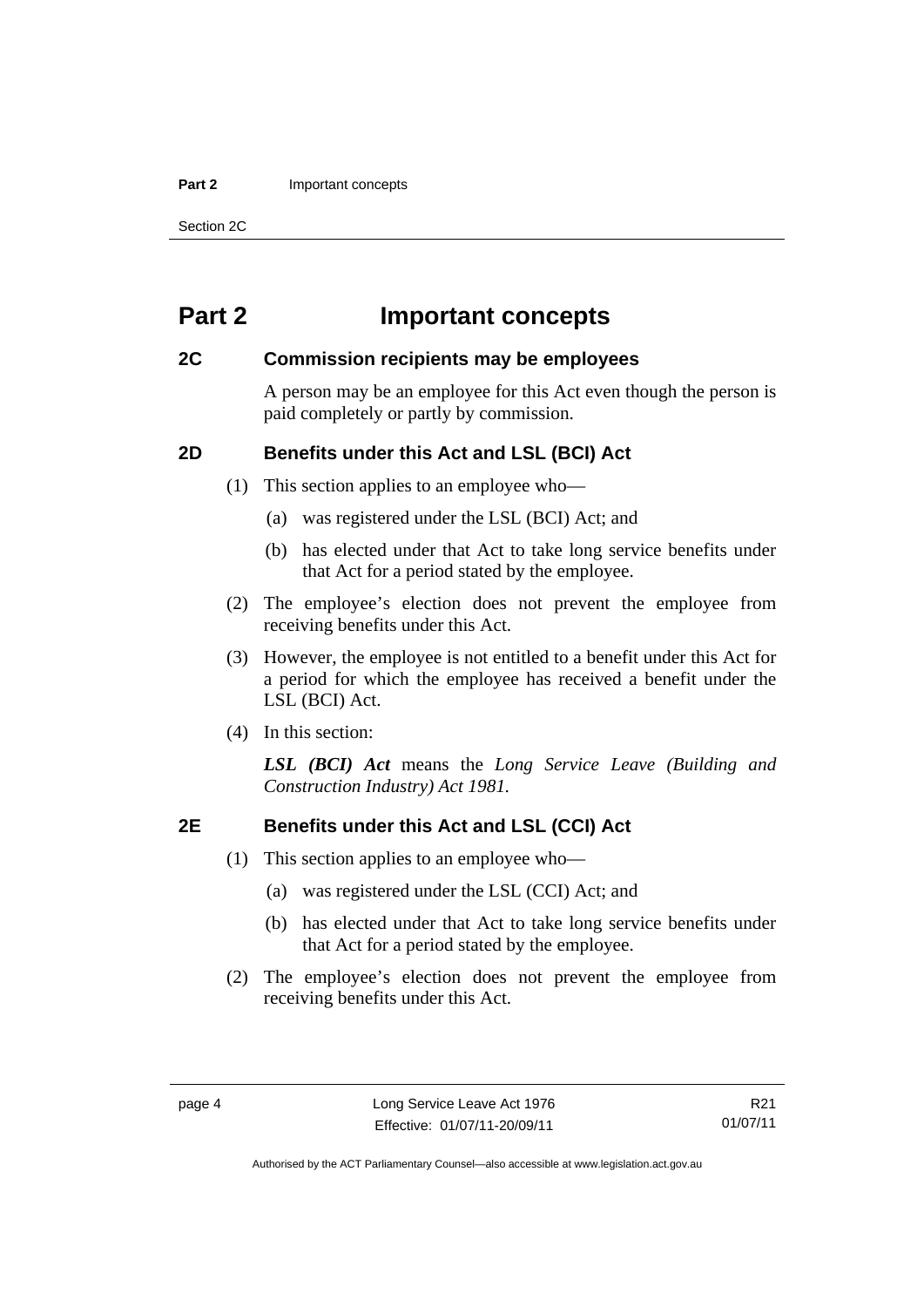- (3) However, the employee is not entitled to a benefit under this Act for a period for which the employee has received a benefit under the LSL (CCI) Act.
- (4) In this section:

*LSL (CCI) Act* means the *Long Service Leave (Contract Cleaning Industry) Act 1999.*

### <span id="page-10-0"></span>**2EA Benefits under this Act and LSL (PS) Act**

- (1) This section applies to an employee who—
	- (a) is registered under the LSL (PS) Act; and
	- (b) has elected under that Act to take long service leave benefits under that Act for a period stated by the employee.
- (2) The employee's election does not prevent the employee from receiving benefits under this Act.
- (3) However, the employee is not entitled to a benefit under this Act for a period for which the employee received a benefit under the LSL (PS) Act.
- (4) In this section:

*LSL (PS) Act* means the *Long Service Leave (Portable Schemes) Act 2009*.

### <span id="page-10-1"></span>**2F Working out remuneration—employee also receives commission**

- (1) To work out the ordinary remuneration of an employee who, during a year, is paid completely by commission, or partly by salary or wages and partly by commission—
	- (a) the employee is taken to be paid completely by salary or wages throughout the year; and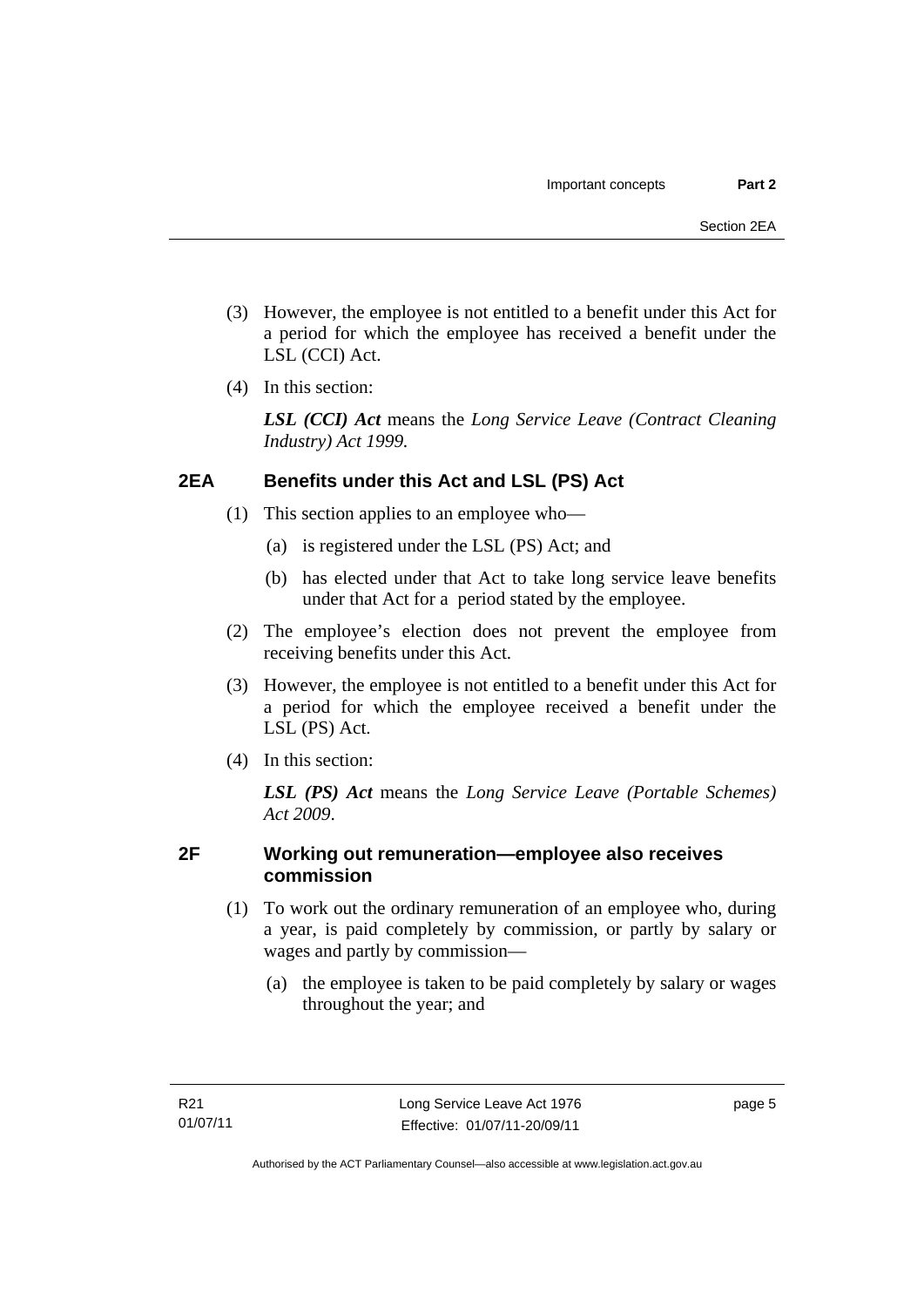#### **Part 2 Important concepts**

Section 2G

 (b) the amount payable for salary or wages to the employee in relation to a week in the year is taken to be the following:

total payable

52

(2) In this section:

*total payable*, for a year, means the total amount payable to the employee for the year as commission, salary or wages.

#### <span id="page-11-0"></span>**2G Periods of service**

(1) In this Act:

*period of service*, as an employee, means a period of continuous service as the employee of a particular employer.

- (2) However, in working out an employee's period of service, the following interruptions of the period of service do not break the continuity of service:
	- (a) an interruption caused by an industrial dispute if the employee returns to the service of the employer in accordance with the terms of settlement of the dispute;
	- (b) a period when an employee is stood down by his or her employer because of slackness of trade if the employee is reemployed by the employer within 6 months after the day the employee is stood down;
	- (c) a period, other than a period mentioned in the dictionary, definition of *continuous service*, paragraph (a) or (b), when the employee is absent with the employer's leave;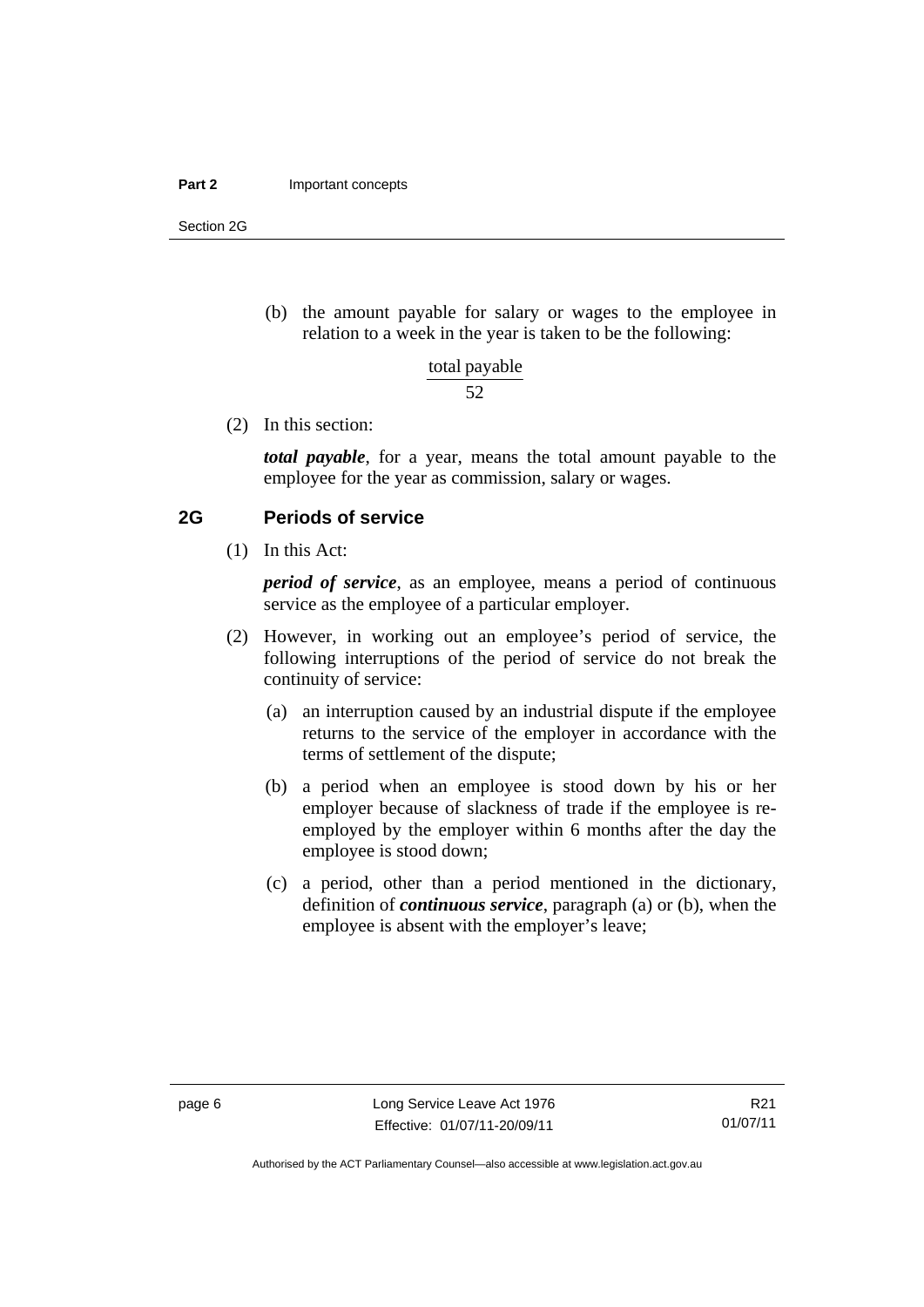- (d) a period when the employee is absent because of injury arising out of or in the course of the employment;
- (e) any other interruption, including ending of service by the employer (other than with the intention of avoiding the granting of long service leave), if the employee returns to the employer's service within 2 months after the day the service is interrupted;
- (f) service by the employee as a member of the Defence Force, other than as a member rendering continuous full-time service;
- (g) a period of service when the employee is temporarily outside the ACT if the service would be continuous service if the employee were inside the ACT.
- (3) Also, an interruption of an employee's service of longer than 2 months does not break the continuity of service if the interruption is caused by the seasonal nature of the work.
- (4) For subsection (2) (f), the service by the employee as a member of the Defence Force is taken to be service with the person by whom the employee was employed immediately before the employee began to serve as a member of the Defence Force.
- (5) To remove any doubt, the period of the interruption under subsection (2) or (3) (other than a period mentioned in subsection (2) (f) or (g)) must not be taken into account in working out the total period of service.

#### **Example**

Fiona starts work in the cosmetics department of Desmond James ('DJ's'), a department store, on 1 January 1992. She works there until 31 December 1994, when she quits to take up a position with Gray's Brothers, a competing department store. She doesn't like the new manager and returns to her old job at DJ's on 1 February 1995. On 1 June 1995 there is a strike which continues till 30 September 1995, after which Fiona returns to work in accordance with the terms of settlement of the dispute. On 1 August 1999 Fiona injures herself at work and is unable to return to work until 1 December 1999. The cumulative absences of 9 months do not count as service, postponing her entitlement, but do

page 7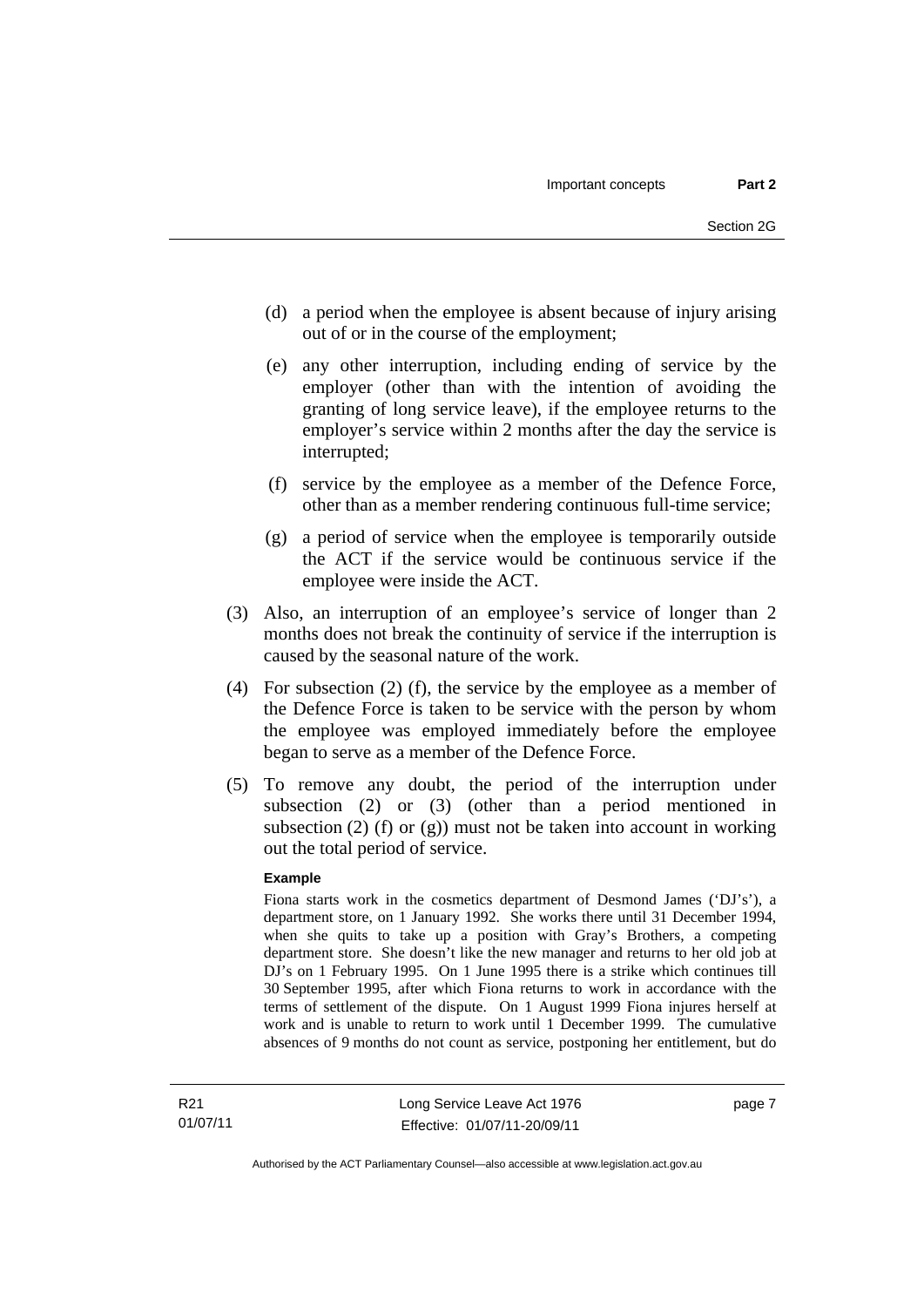Section 3

not break continuity of service. Her 10 years long service leave falls due on 1 October 2002.

*Note* An example is part of the Act, is not exhaustive and may extend, but does not limit, the meaning of the provision in which it appears (see Legislation Act, s 126 and s 132).

#### <span id="page-13-0"></span>**3 Entitlement to long service leave**

- (1) An employee who has completed 7 years service with a single employer is entitled to long service leave for the period of the service.
- (2) An employee is entitled to long service leave for each year of service completed by the employee after the end of the 7th year of service.
- (3) An employee's entitlement to long service leave for a period of service arises at the end of the period.

#### <span id="page-13-1"></span>**4 Amount of long service leave**

An employee accrues long service leave at the rate of  $\frac{1}{5}$  of a month's leave for each year of service.

#### <span id="page-13-2"></span>**6 Grant of leave**

- (1) An employer commits an offence if—
	- (a) an employee of the employer becomes entitled to 4 weeks or more of long service leave; and
	- (b) the employer does not grant the leave—
		- (i) as soon as practicable, having regard to the needs of the employer's business, after the employee becomes entitled to the leave; or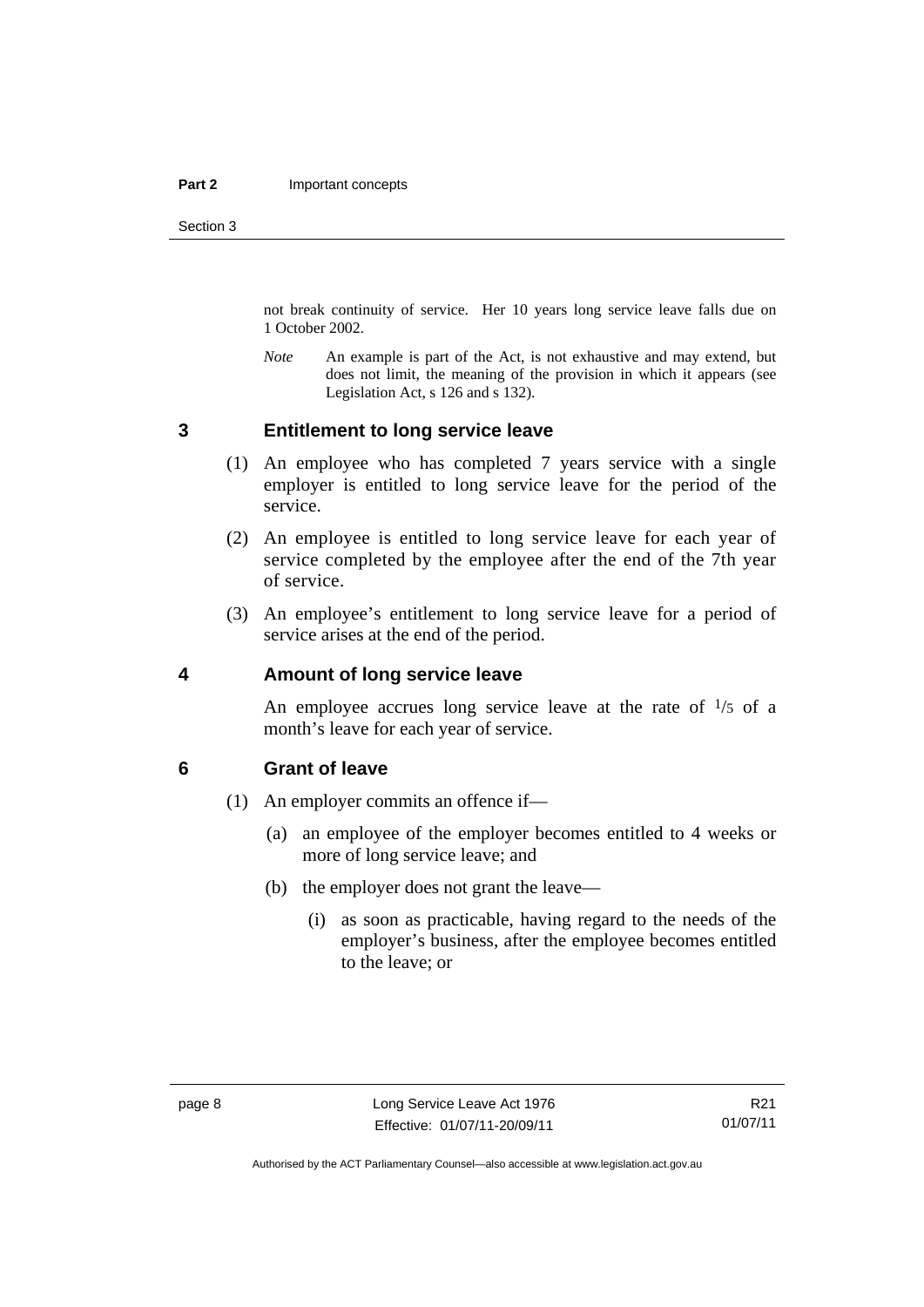(ii) if the employer and employee agree—at another time or times.

Maximum penalty: 50 penalty units.

 (2) An employer commits an offence if the employer does not, at least 60 days before the date from which long service leave is to be taken, give the employee written notice of the date.

Maximum penalty: 50 penalty units.

- (3) Subsection (2) does not apply if the employee agrees otherwise.
- (4) An offence against this section is a strict liability offence.

#### <span id="page-14-0"></span>**7 Payment for leave**

- (1) Payment for long service leave shall be made at the rate of an amount equivalent to the ordinary remuneration the employee would have received in respect of the period of leave if he or she had not taken the leave.
- (2) In the case of an employee who is a part-time employee or casual employee, the ordinary remuneration shall be calculated by multiplying the average number of hours worked each week by the employee during the period of 12 months immediately preceding the day on which the employee became entitled to the leave by the ordinary remuneration of the employee on that day.
- (3) If, within the period of 2 years immediately before the date on which an employee becomes entitled to long service leave in respect of a period of service, the employee ceases to be employed full time and is employed part time or as a casual employee, the ordinary remuneration for long service leave shall be calculated by dividing by 5 the total amount of salary or wages paid to the employee in the period of 5 years ending on his or her becoming so entitled.

page 9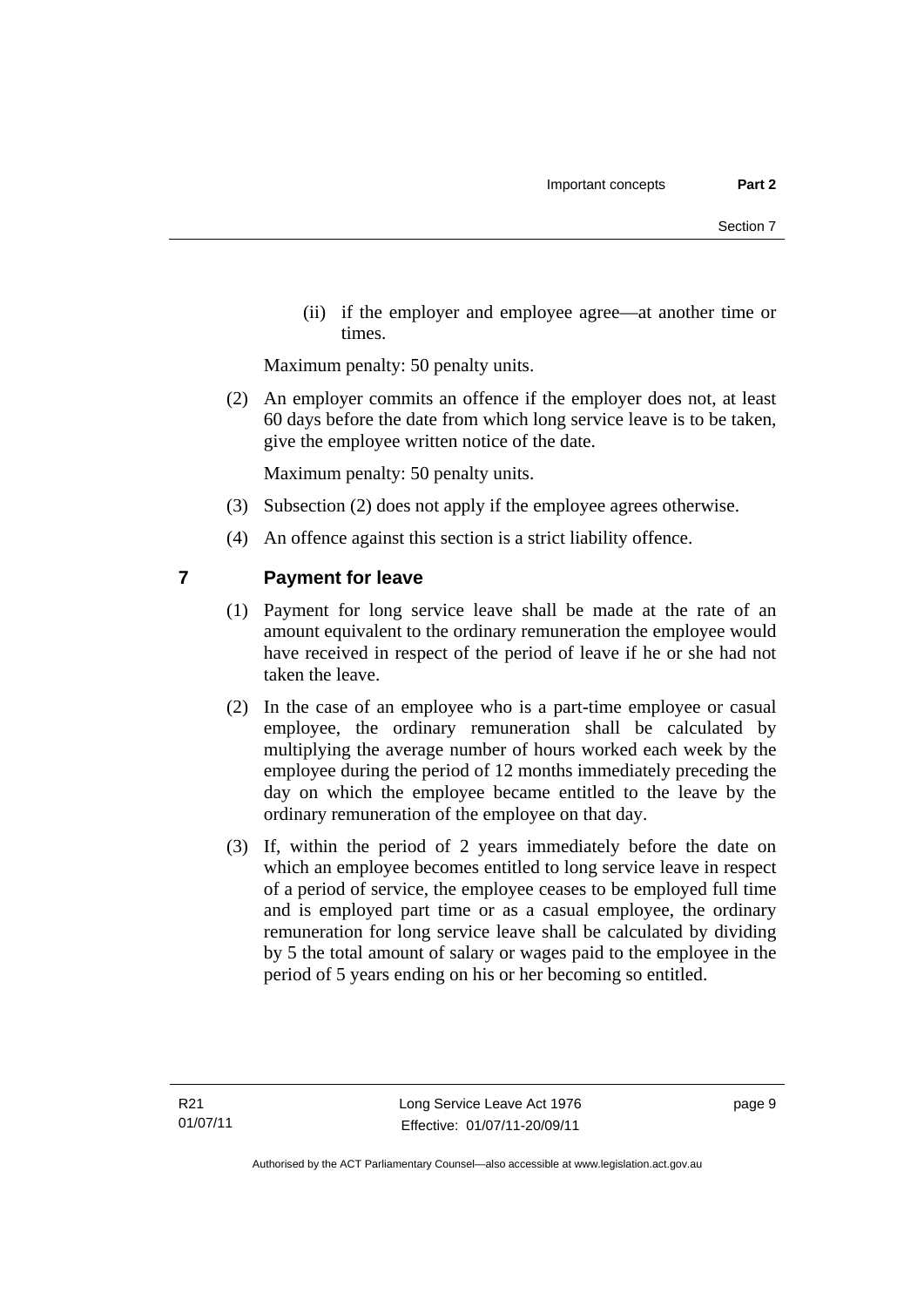Section 8

#### <span id="page-15-0"></span> **8 Manner of payment for leave**

- (1) An employer commits an offence if the employer does not pay an employee for long service leave—
	- (a) in advance for the whole period of the long service leave; or
	- (b) at the same times as the employer would have paid the employee if the employee had not taken the leave and, if the employee asks for it, by cheque posted to an address the employee nominates; or
	- (c) if the employer and the employee agree—in another way.

Maximum penalty: 50 penalty units.

- (2) An offence against this section is a strict liability offence.
- (3) If, after payment in respect of long service leave is made in accordance with subsection (1), the amount of ordinary remuneration payable under an award or agreement to the employee increases, payment of that increase shall—
	- (a) if payment was made under subsection (1) (a)—be made to the employee as soon as practicable on completion of that leave; or
	- (b) if payment was made under subsection (1) (b)—be made to the employee in accordance with that paragraph; or
	- (c) if payment was made under subsection (1) (c)—be made in such manner as is agreed by the employer and the employee, or in the absence of such agreement, as soon as practicable on completion of that leave.
- (4) Payment in lieu of long service leave shall be made—
	- (a) to the employee as soon as practicable after termination of his or her employment; or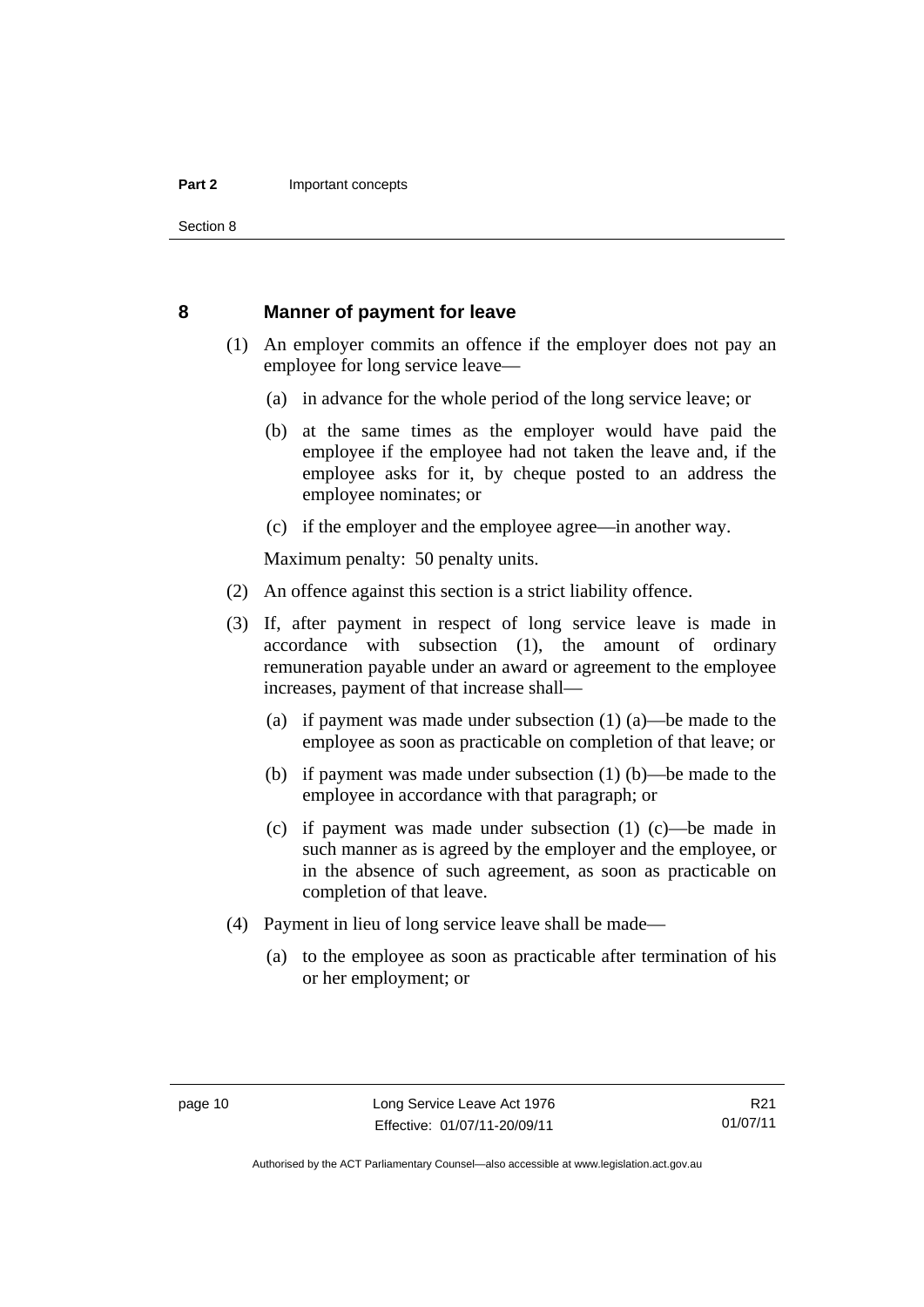(b) in the case of a deceased employee, to his or her legal personal representative as soon as practicable after the death of the employee but in any case not later than 12 months after his or her death.

#### <span id="page-16-0"></span>**9 Public holidays not to count as leave**

- (1) This section applies if a public holiday or an award holiday falls during a period of long service leave taken by an employee.
- (2) The period of long service leave is increased by 1 day for each such holiday.

#### <span id="page-16-1"></span>**10 Service not affected by transmission of business**

Where, before or after the date of commencement of this Act, a business is transmitted from 1 employer to another and a person who was, immediately before the transmission, an employee of the first employer becomes, immediately after the transmission, an employee of the second employer—

- (a) the period of service of the employee shall be deemed not to have been interrupted; and
- (b) the period of service of the employee with the first employer shall be deemed to be service with the second employer.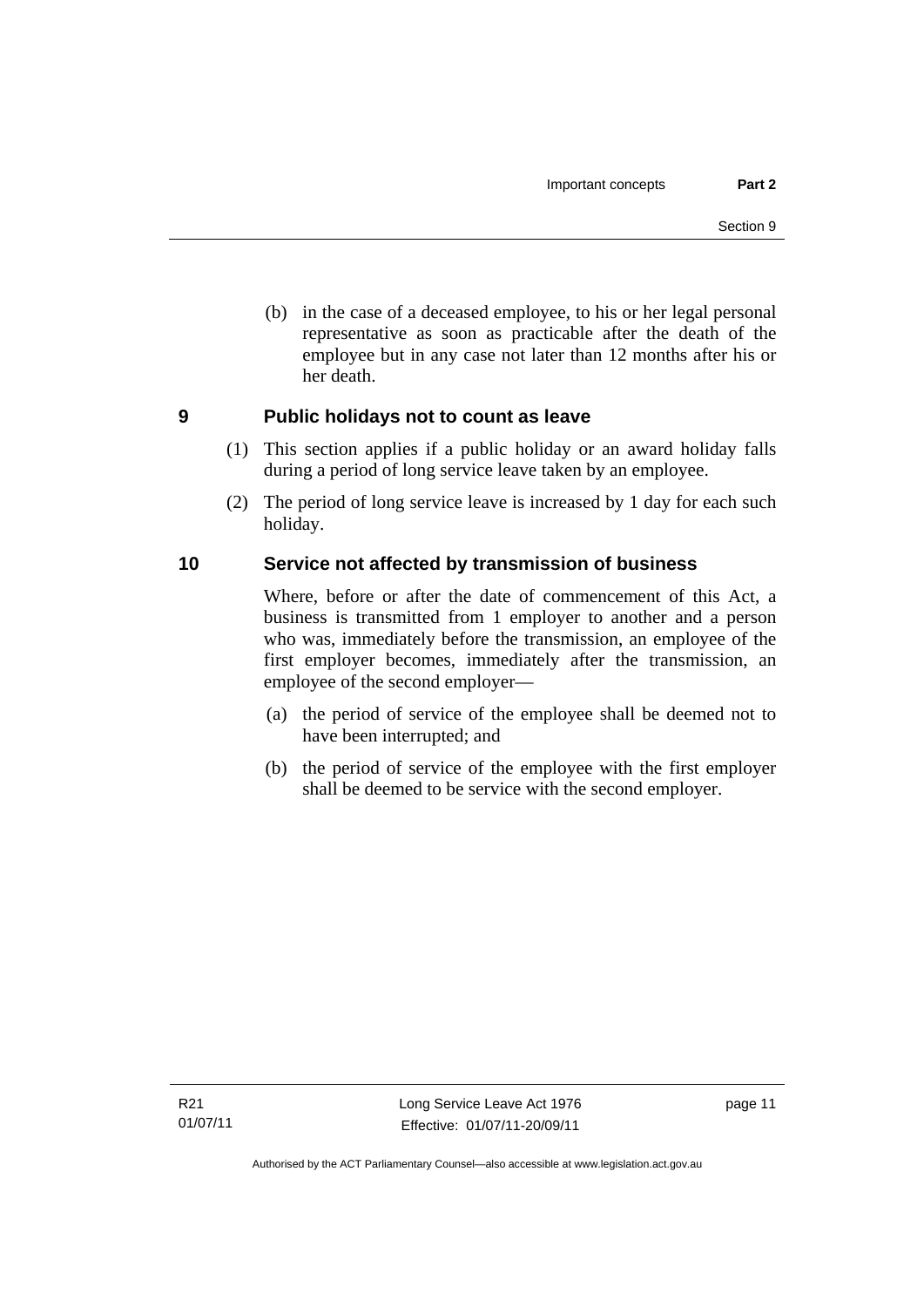#### **Part 2 Important concepts**

Section 10A

#### <span id="page-17-0"></span>**10A Continuity of service in certain cases**

- (1) Where—
	- (a) a contract for the supply of services by 1 party to the contract (the *first contractor*) on behalf of the other party to the contract (the *principal*) has been discharged; and
	- (b) the principal enters into another contract with a person other than the first contractor for the supply of those services on its behalf by that other person (the *second contractor*); and
	- (c) that other contract imposes an obligation on the second contractor to the effect that, so far as practicable, the second contractor shall employ, in supplying those services, persons whose employment with the first contractor ceased because of the discharge of the firstmentioned contract; and
	- (d) under that obligation the second contractor employs such a former employee of the first contractor; and

this section applies to that former employee.

 (2) Where this section applies to a person, the aggregate of the periods of service by the person for the first contractor and the second contractor shall, for this Act, be taken to be 1 period of service for the second contractor.

#### <span id="page-17-1"></span>**11 Service with associated companies**

Where, over a continuous period, an employee has been employed by 2 or more companies each of which is an associated company, the employee is entitled to long service leave as if he or she had, during the whole of the period of service, been employed by the company by which he or she is employed at the date at which his or her long service leave accrues.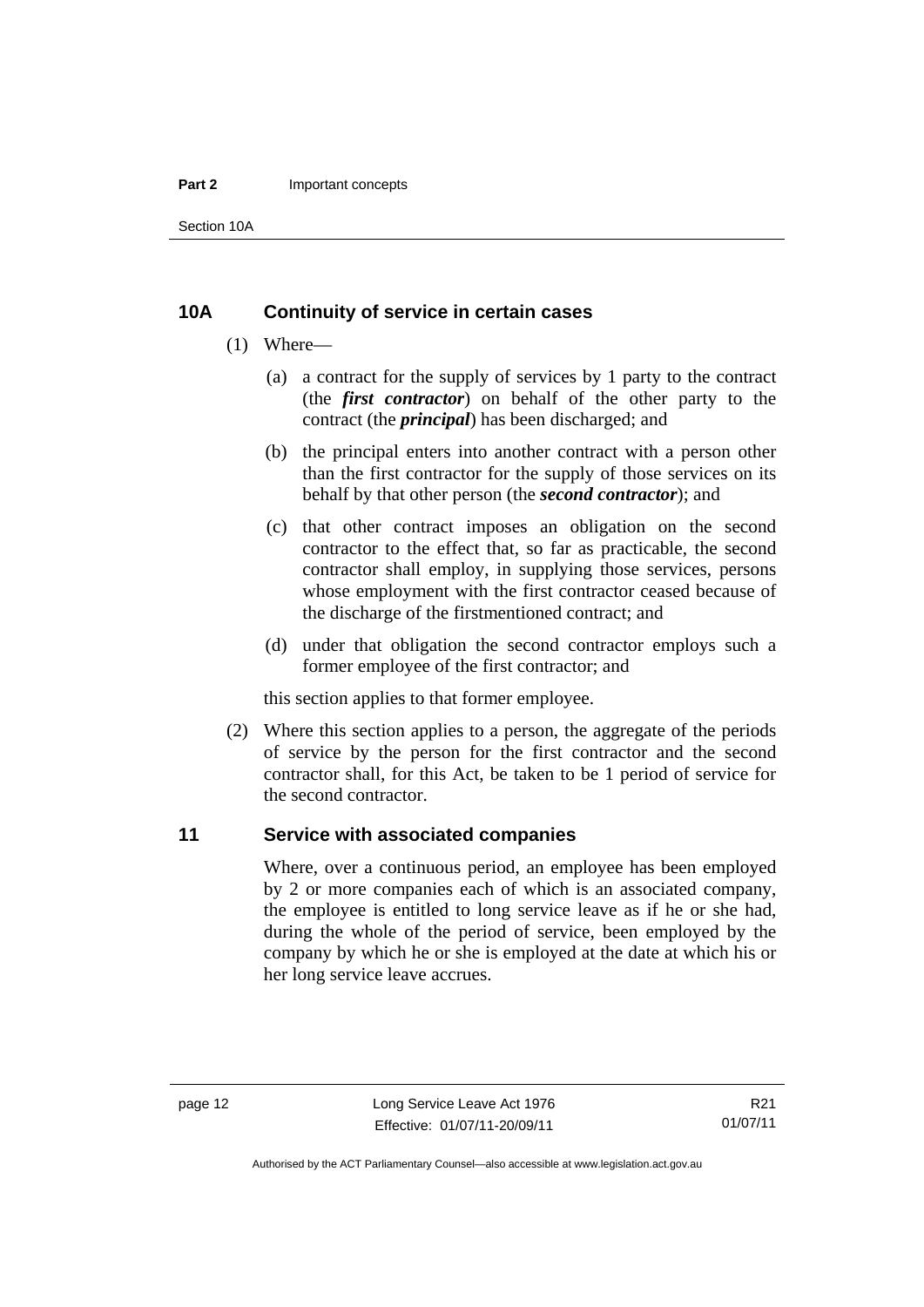#### <span id="page-18-0"></span>**11A Pay in lieu of long service leave**

- (1) For this section, the long service leave credit of a person is the amount of long service leave that has accrued to the person less the amount of long service leave granted to the person.
- (2) Where—
	- (a) a person's employment ceases for any reason; and
	- (b) the person had a long service leave credit immediately before the employment ceased;

the employer shall pay the amount ascertained in accordance with subsection (3)—

- (c) to the person; or
- (d) if the person is dead—to the legal personal representative of the deceased person.
- (3) The amount payable is an amount that is equal to the amount of ordinary remuneration that, but for the cessation of employment, would have been payable by the employer under section 7 to the person for a period of service equal to the period of the person's long service leave credit immediately before the cessation of employment.

#### <span id="page-18-1"></span>**11C Pro rata long service leave entitlement**

- (1) Where—
	- (a) a person's employment is terminated—
		- (i) by the person because of illness or incapacity or a domestic or other pressing necessity of such a nature to justify the termination; or
		- (ii) by the person upon or after attaining the minimum retiring age; or
		- (iii) by the death of the person; or

page 13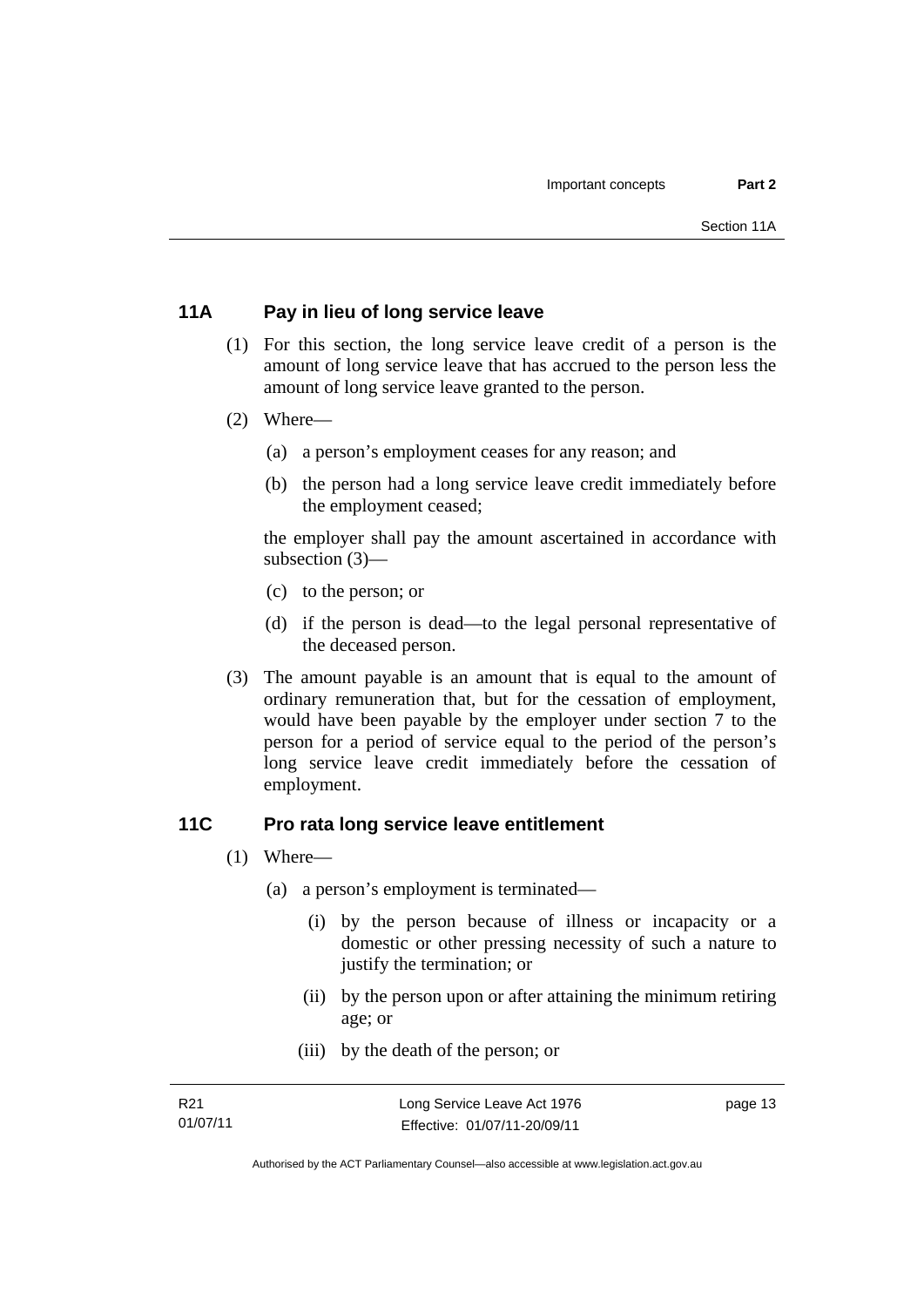Section 11D

- (iv) by the employer for a reason other than the person's serious and wilful misconduct; and
- (b) the person had completed a period of service in that employment of at least 5 years but less than 7 years;

the employer shall pay the amount ascertained in accordance with subsection (2)—

- (c) to the person; or
- (d) if the person is dead—to the legal personal representative of the deceased person.
- (2) The amount payable is an amount that is equal to the amount of ordinary remuneration that, but for the cessation of employment, would have been payable by the employer to the person for a period of service equal to the period that bears to 2 months the same proportion as the number of years or months of service completed by the person bears to 10 years.

#### <span id="page-19-0"></span>**11D Calculation of ordinary remuneration**

For section 11A, 11B or 11C, the amount of ordinary remuneration that, but for the cessation of employment by a person, would have been payable by the employer to the person for a period of service referred to in that section shall be calculated—

- (a) at the rate at which ordinary remuneration was payable to the person immediately before the cessation of employment; and
- (b) if the person was a part-time employee or casual employee immediately before the cessation of employment—on the basis that during that period of service the person would have been employed for the number of hours per week that is equal to the average number of hours per week for which the employee was employed during the period of 12 months immediately before the cessation of employment.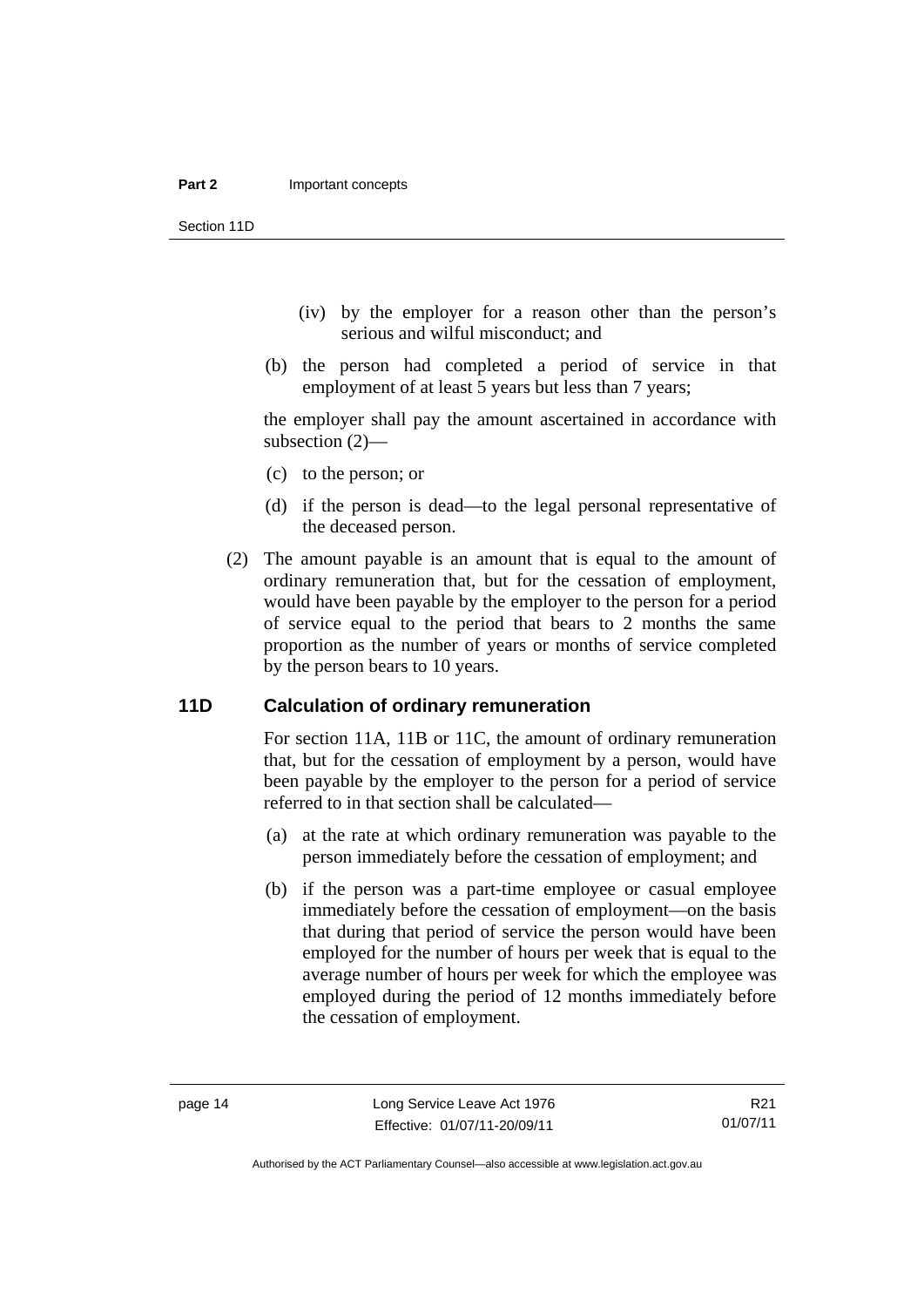#### <span id="page-20-0"></span>**12 Long service leave records**

- (1) An employer commits an offence if the employer does not, for each employee, keep a record of—
	- (a) the name, occupation and classification of the employee; and
	- (b) whether the employee is full-time, part-time or casual; and
	- (c) the employee's ordinary remuneration, including the base rate of pay and any loading payable to the employee, and the purpose of the loading; and
	- (d) the number of hours the employee works each week; and
	- (e) the date when the employee starts as an employee; and
	- (f) any annual leave the employee takes; and
	- (g) the employee's entitlement to long service leave; and
	- (h) long service leave granted, or payment instead of leave made, to the employee; and
	- (i) if the person ceases to be employed by the employer—the date when, and reason, the employee ceases to be employed; and
	- (j) the employee's date of birth; and
	- (k) if overtime may be paid to the employee under an award or agreement—
		- (i) the number of hours the employee works each day; and
		- (ii) when the employee starts and stops work; and
	- (l) the name of each award or agreement under which the employee has entitlements.

Maximum penalty: 20 penalty units.

page 15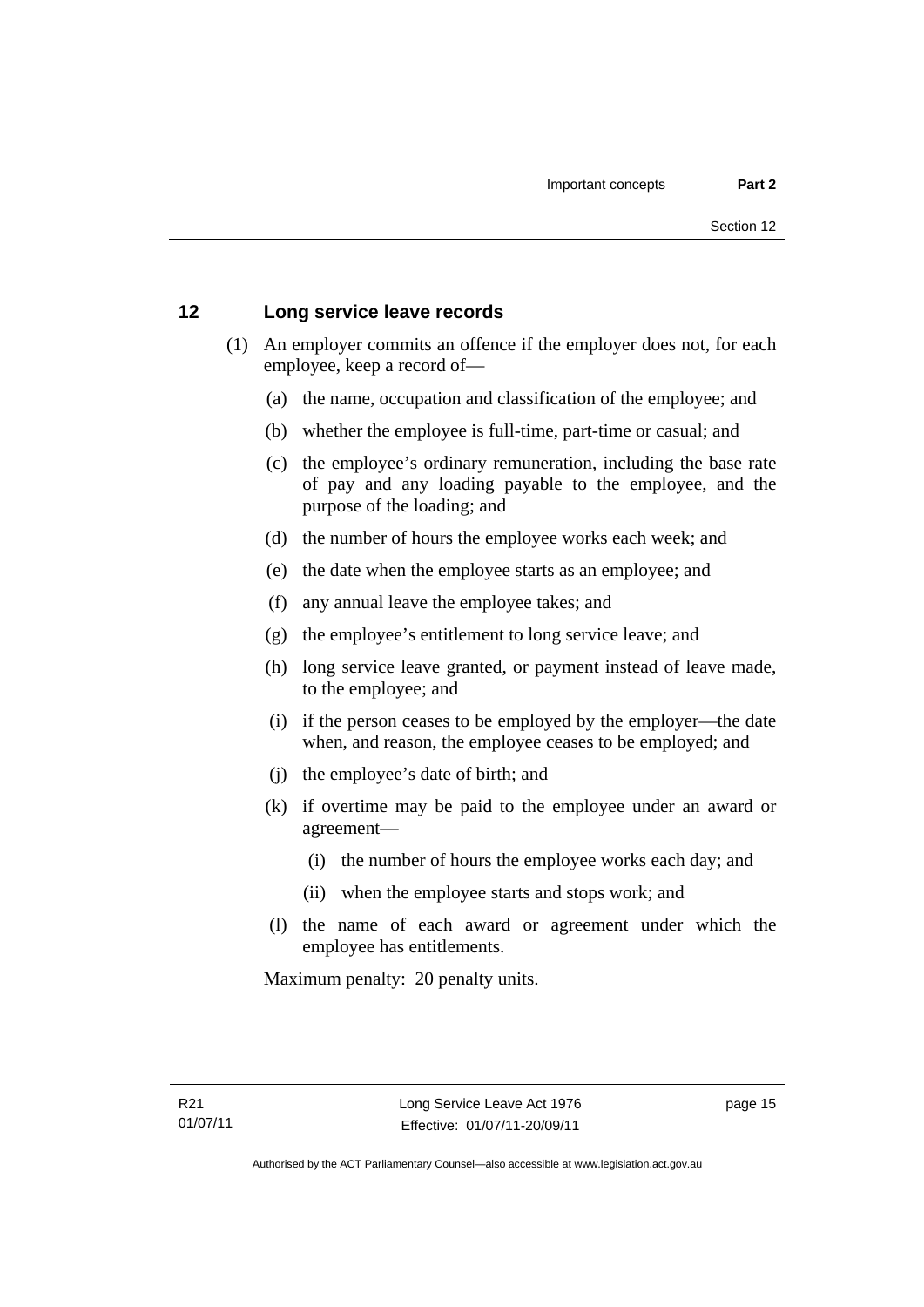Section 12

- (2) An employer must keep a record made under subsection (1) for an employee—
	- (a) if the employee's service ends on the employee's death—for 7 years after the day all amounts owing to the employee's legal personal representative are paid; and
	- (b) in any other case—for 7 years after the day the employee's service ends.

Maximum penalty: 20 penalty units.

- (3) An employer commits an offence if—
	- (a) an authorised officer asks to inspect a record kept for this section; and
	- (b) the employer does not make the record available for inspection by the authorised officer at the employer's usual place of business during hours when the employer's business is normally conducted at the place.

Maximum penalty: 50 penalty units.

(4) An offence against this section is a strict liability offence.

Authorised by the ACT Parliamentary Counsel—also accessible at www.legislation.act.gov.au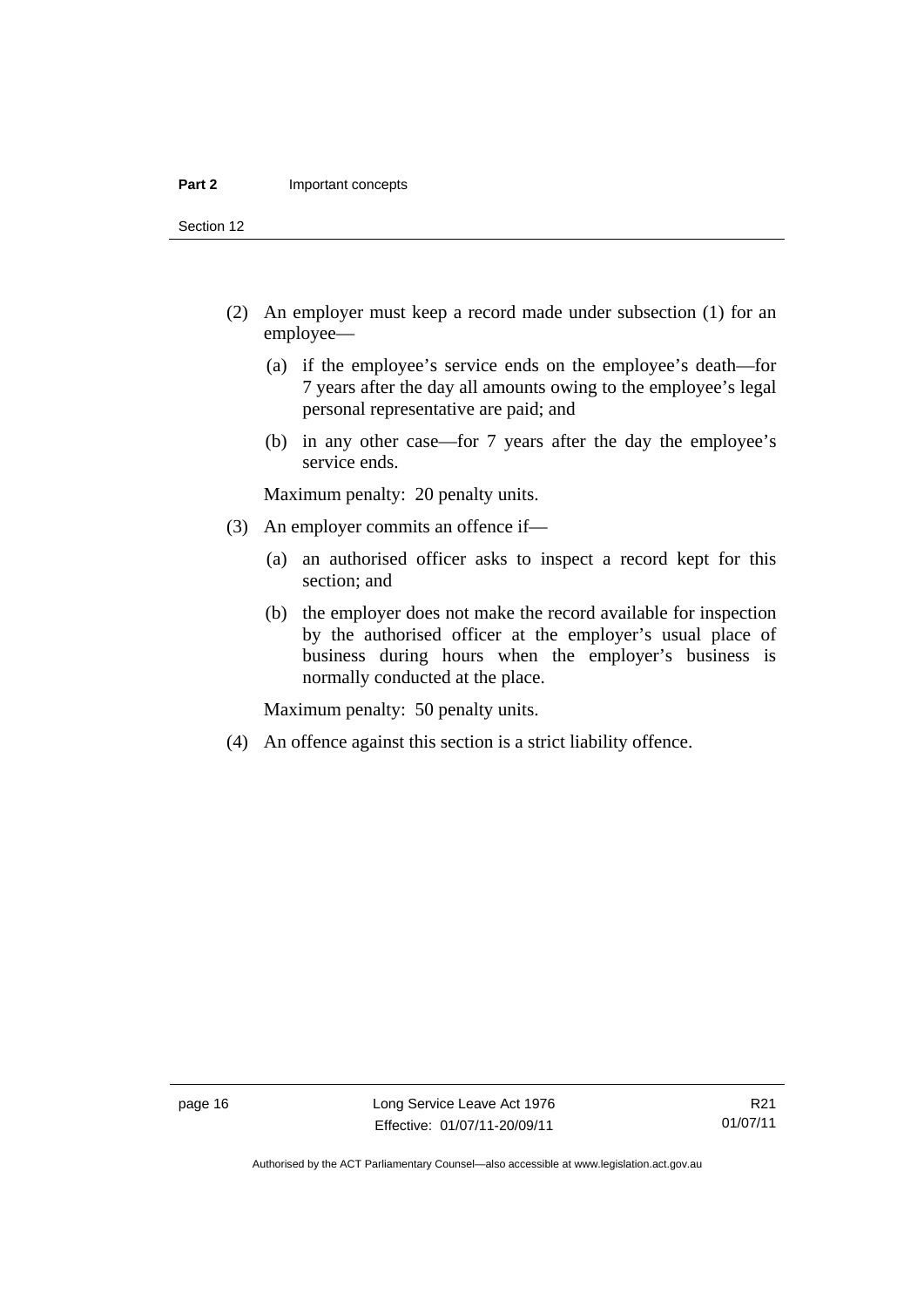## <span id="page-22-0"></span>**Part 3 Administration and enforcement**

#### <span id="page-22-1"></span>**13 Registrar of long service leave**

- (1) The director-general must appoint a public servant as the registrar of long service leave.
	- *Note 1* For the making of appointments (including acting appointments), see the Legislation Act, pt 19.3.
	- *Note 2* In particular, a person may be appointed for a particular provision of a law (see Legislation Act, s 7 (3)) and an appointment may be made by naming a person or nominating the occupant of a position (see s 207).
- (2) The registrar of long service leave has—
	- (a) the functions directed by the Minister; and
	- (b) any other function given to the registrar under this Act.
	- *Note 1* A reference to an Act includes a reference to the statutory instruments made or in force under the Act, including any regulation (see Legislation Act, s 104).
	- *Note 2* A provision of a law that gives an entity (including a person) a function also gives the entity powers necessary and convenient to exercise the function (see Legislation Act, s 196 and dict, pt 1, def *entity*).

#### <span id="page-22-2"></span>**13A Appointment of authorised officers**

The director-general may appoint a public servant to be an authorised officer for this Act.

- *Note 1* For the making of appointments (including acting appointments), see the Legislation Act, pt 19.3.
- *Note 2* In particular, a person may be appointed for a particular provision of a law (see Legislation Act, s 7 (3)) and an appointment may be made by naming a person or nominating the occupant of a position (see s 207).

#### <span id="page-22-3"></span>**13B Identity cards**

 (1) The director-general must give an authorised officer an identity card stating the person's name and position.

| R21      | Long Service Leave Act 1976  | page 17 |
|----------|------------------------------|---------|
| 01/07/11 | Effective: 01/07/11-20/09/11 |         |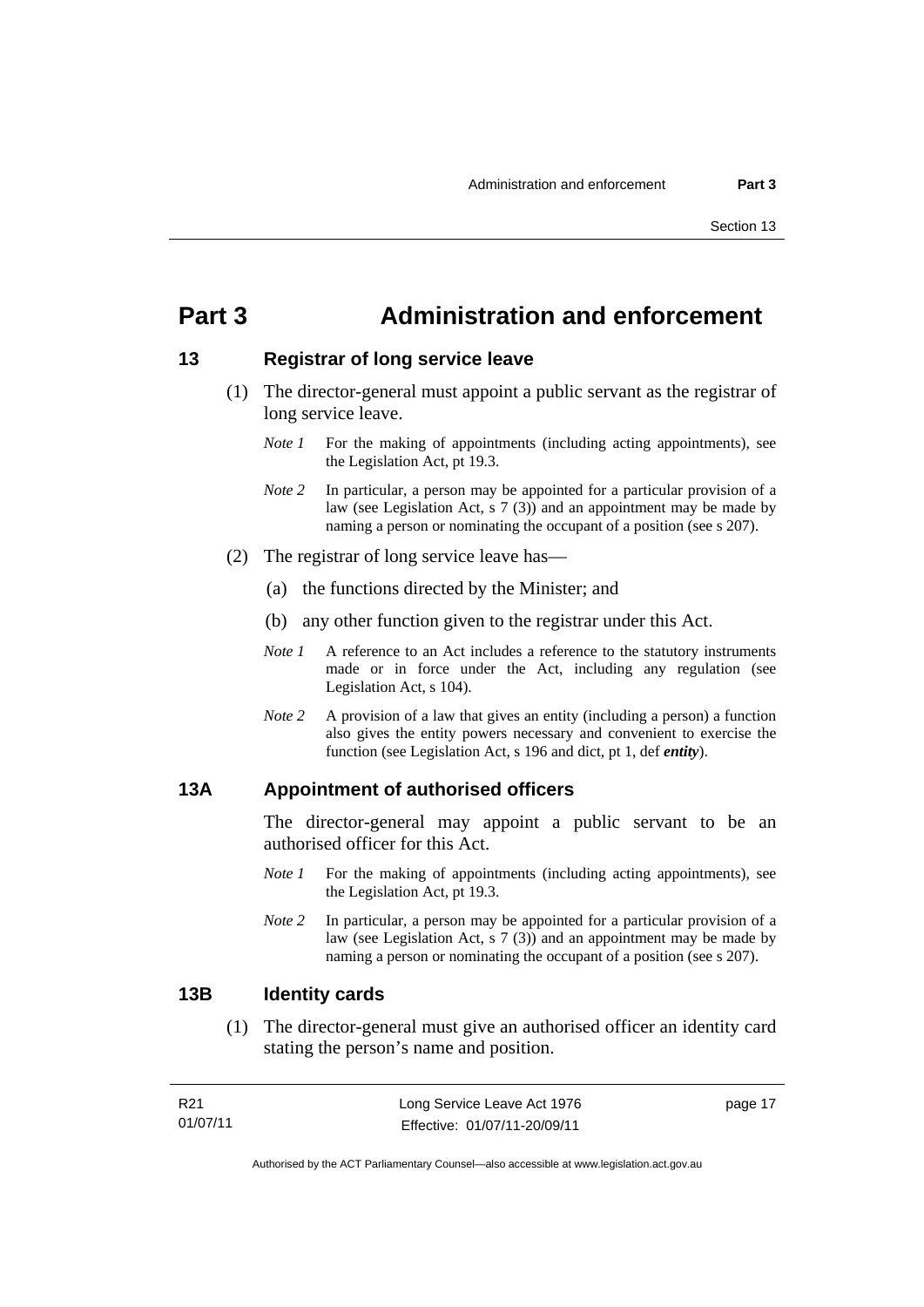- (2) The identity card must show—
	- (a) a recent photograph of the person; and
	- (b) the card's date of issue and expiry; and
	- (c) anything else prescribed by regulation.
- (3) A person commits an offence if—
	- (a) the person stops being an authorised officer; and
	- (b) the person does not return the person's identity card to the director-general as soon as practicable but no later than 7 days after the day the person stops being an authorised officer.

Maximum penalty: 1 penalty unit.

(4) An offence against this section is a strict liability offence.

#### <span id="page-23-0"></span>**13C Powers of entry of authorised officers**

- (1) Subject to subsection (2), if an authorised officer has reasonable grounds for believing that it is necessary to do so for this Act an authorised officer may, at any time, enter premises of an employer and exercise the powers referred to in subsection (4).
- (2) An authorised officer shall not enter premises under subsection (1) without the consent of the employer.
- (3) An authorised officer who enters premises under subsection (1) is not authorised to remain on the premises, and a person is not required to comply with a requirement made by an authorised officer under subsection (4), if, on request by the employer, or the person in charge of the premises, the authorised officer does not produce his or her identity card.
- (4) An authorised officer who enters premises under subsection (1) may—
	- (a) require the employer to make available for inspection records required to be kept under this Act; and

R21 01/07/11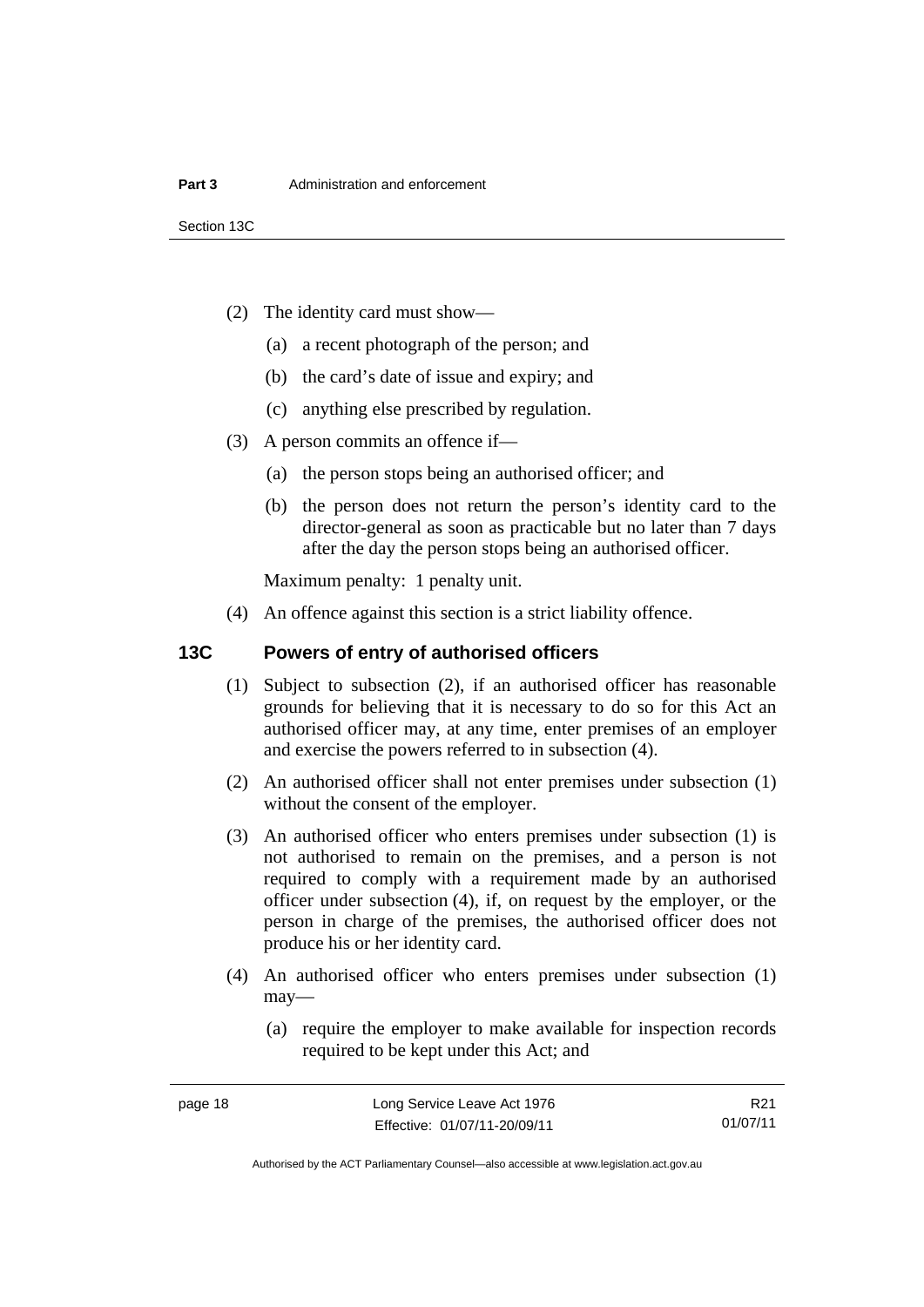(b) make copies of, or take extracts from records referred to in paragraph (a).

#### <span id="page-24-0"></span>**13D Complaints**

- (1) Where a written complaint is made to the registrar by an employee, the registrar shall refer the complaint to an authorised officer.
	- *Note* If a form is approved under s 17 (Approved forms) for a complaint, the form must be used.
- (2) Where a complaint made by an employee—
	- (a) is made to an authorised officer; or
	- (b) is referred to an authorised officer under subsection (1);

the authorised officer may, by notice in writing, require the complainant and the employer to whom the complaint relates, to attend a conference at a place, date and time specified in the notice to endeavour to resolve the complaint.

- (3) A conference shall be conducted in such a manner as the authorised officer thinks fit.
- (4) Except with the consent of the authorised officer—
	- (a) an individual is not entitled to be represented at a conference by another person; and
	- (b) a body of persons (whether incorporated or unincorporated) is not entitled to be represented at a conference by a person other than a member, officer or employee of the body.
- (5) In this section:

*complaint* means a complaint by an employee concerning his or her entitlements under this Act.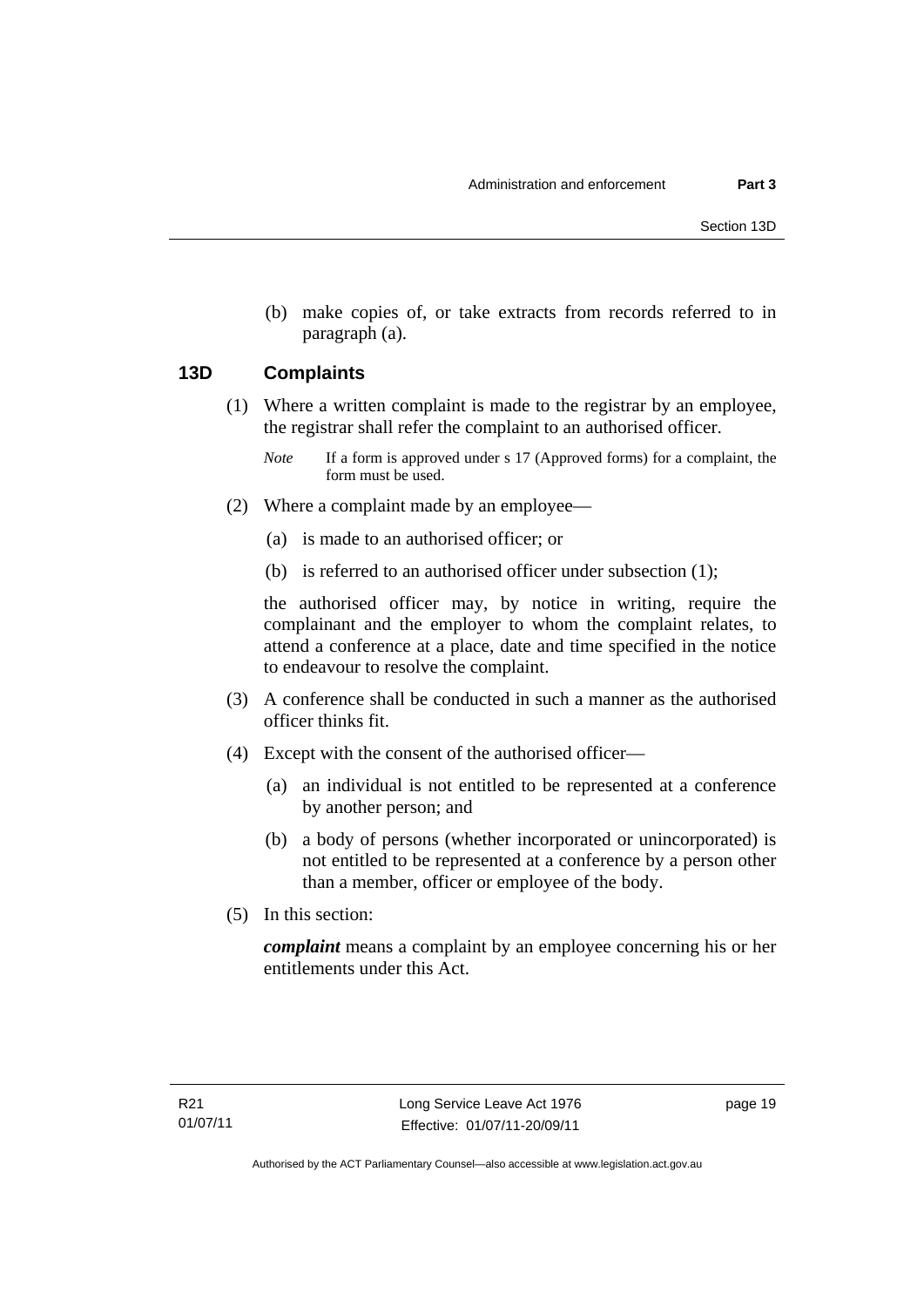Section 13E

#### <span id="page-25-0"></span>**13E Notice to comply with Act**

- (1) An authorised officer may, by written notice, require an employer to comply with this Act within 28 days after the day the employer receives the notice.
- (2) A person must comply with a requirement made of the person by an authorised officer under subsection (1).

Maximum penalty: 50 penalty units.

(3) An offence against this section is a strict liability offence.

#### <span id="page-25-1"></span>**13F Internal review by registrar**

- (1) An employer may apply to the registrar for review of a requirement made of the employer under section 13E.
- (2) The application must—
	- (a) be in writing; and
	- (b) state the applicant's name and address; and
	- (c) set out the applicant's reasons for making the application.
	- *Note* If a form is approved under s 17 for the application, the form must be used.
- (3) The registrar must—
	- (a) confirm the requirement; or
	- (b) vary the requirement; or
	- (c) set aside the requirement.
- (4) If the registrar makes a decision under subsection (3), the registrar must give an internal review notice only to the applicant.
	- *Note* The requirements for internal review notices are prescribed under the *ACT Civil and Administrative Tribunal Act 2008*.
- (5) In this section:

R21 01/07/11

Authorised by the ACT Parliamentary Counsel—also accessible at www.legislation.act.gov.au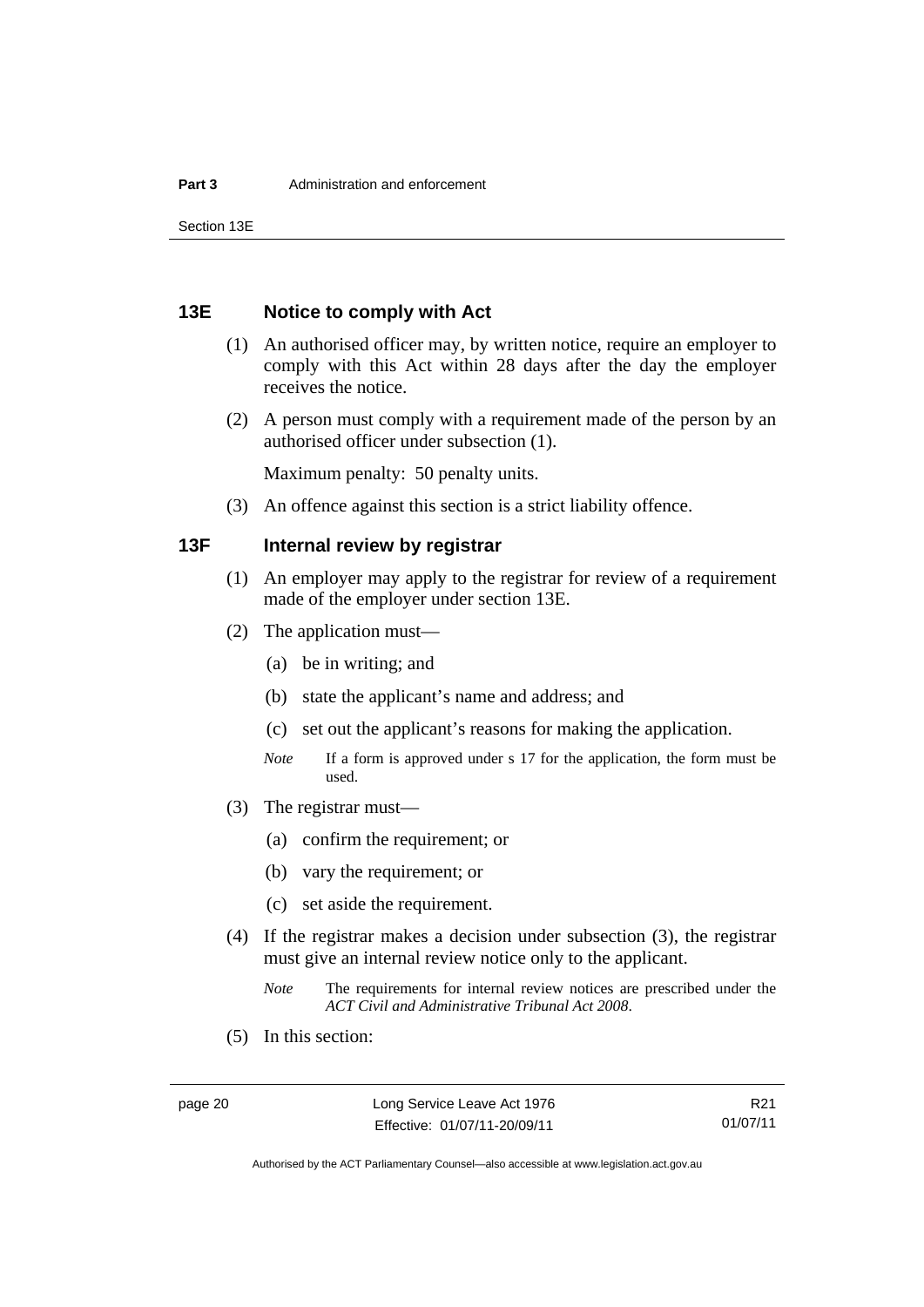*internal review notice*—see the *ACT Civil and Administrative Tribunal Act 2008*, section 67B (1).

#### <span id="page-26-0"></span>**13G Review by ACAT**

- (1) This section applies if the registrar makes a decision under section 13F (3) in relation to an employer.
- (2) The registrar must give a reviewable decision notice only to the employer.

*Note* The requirements for reviewable decision notices are prescribed under the *ACT Civil and Administrative Tribunal Act 2008*.

- (3) The employer may apply to the ACAT for review of the decision.
	- *Note* If a form is approved under the *ACT Civil and Administrative Tribunal Act 2008* for the application, the form must be used.

#### <span id="page-26-1"></span>**13J Liability**

An action or other proceeding does not lie against the registrar or an authorised officer in relation to an honest act or omission in the exercise of his or her functions under this Act.

*Note* A reference to an Act includes a reference to the statutory instruments made or in force under the Act, including any regulation (see Legislation Act, s 104).

#### <span id="page-26-2"></span>**13K Delegation by registrar**

The registrar may delegate to a person the registrar's functions under this Act, other than the registrar's powers under section 13F (Review of directions by registrar).

*Note* For the making of delegations and the exercise of delegated functions, see the Legislation Act, pt 19.4.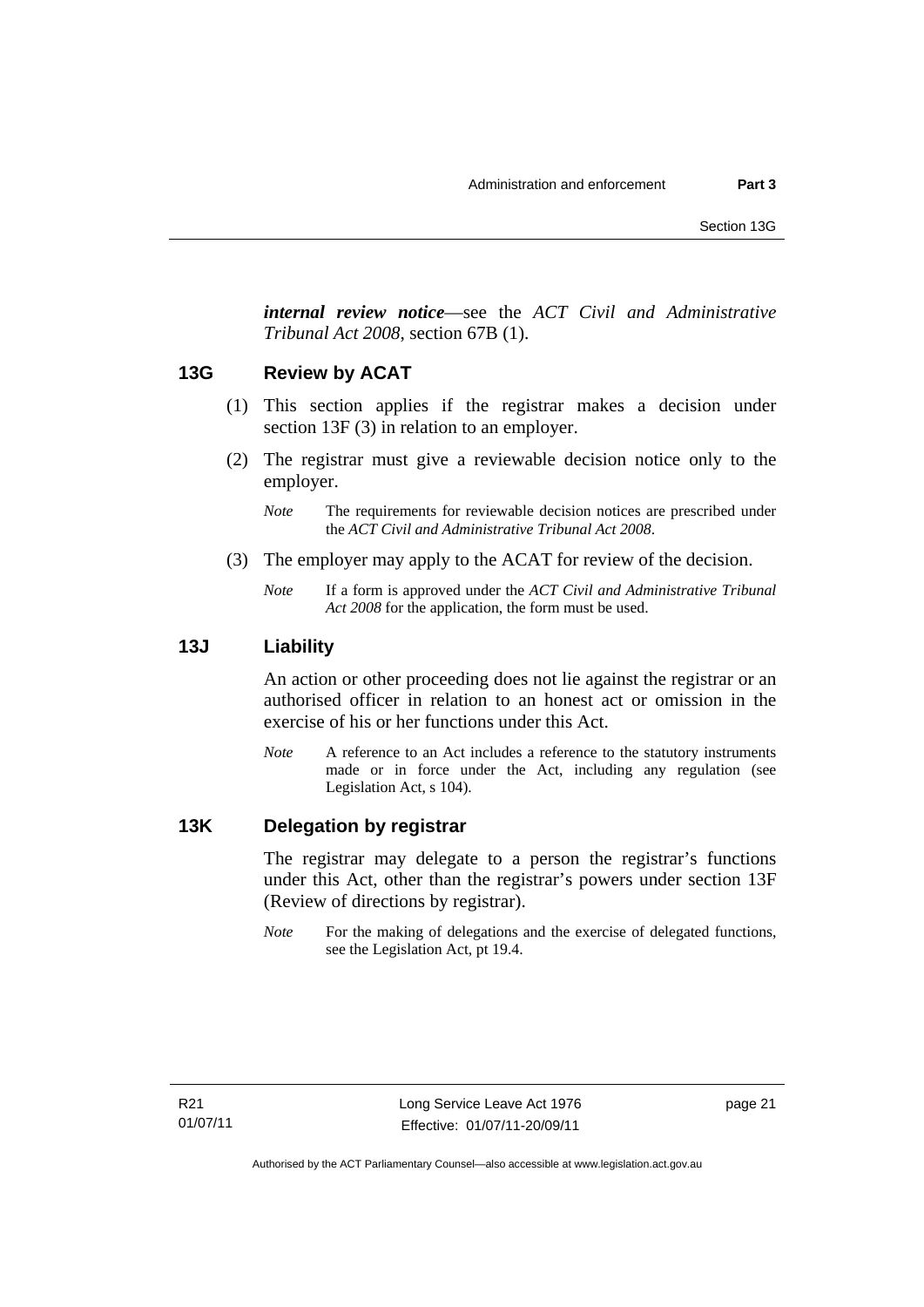#### **Part 4** Miscellaneous

Section 14

## <span id="page-27-0"></span>**Part 4 Miscellaneous**

#### <span id="page-27-1"></span>**14 No contracting out**

- (1) Subject to subsection (2), this Act has effect notwithstanding any award or agreement to the contrary.
- (2) Nothing in this Act affects the operation of an award or agreement to the extent that the award or agreement confers upon an employee rights that are more advantageous to the employee than the rights conferred upon the employee by this Act.

#### <span id="page-27-2"></span>**17 Approved forms**

- (1) The registrar may, in writing, approve forms for this Act.
- (2) If the registrar approves a form for a particular purpose, the approved form must be used for that purpose.

*Note* For other provisions about forms, see the Legislation Act, s 255.

(3) An approved form is a notifiable instrument.

*Note* A notifiable instrument must be notified under the *Legislation Act 2001*.

#### <span id="page-27-3"></span>**18 Regulation-making power**

The Executive may make regulations for this Act.

*Note* Regulations must be notified, and presented to the Legislative Assembly, under the *Legislation Act 2001*.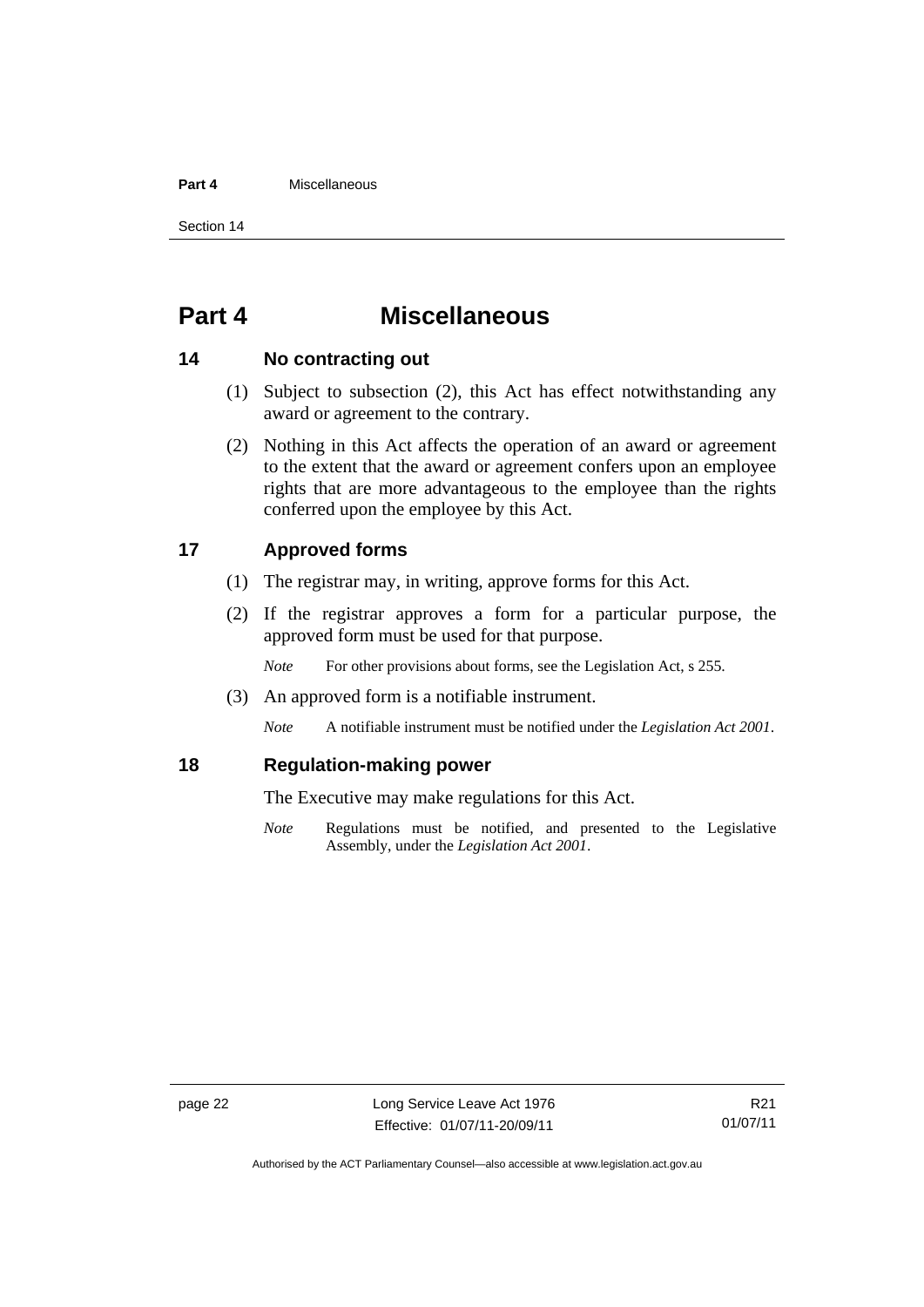## <span id="page-28-0"></span>**Dictionary**

(see s 2)

*Note 1* The Legislation Act contains definitions and other provisions relevant to this Act.

*Note 2* For example, the Legislation Act, dict, pt 1 defines the following terms:

- ACAT
- director-general (see s 163)
- function
- month
- notifiable instrument (see s 10)
- public servant
- reviewable decision notice.

*agreement* means an industrial agreement made under the *Workplace Relations Act 1996* (Cwlth).

*approved training contract—*see the *Training and Tertiary Education Act 2003*, dictionary.

*associated company* means a company that is a subsidiary, holding company or related body corporate under the Corporations Act, section 9.

*authorised officer* means a person who is an authorised officer under section 13A.

*award* means an award or determination under the *Workplace Relations Act 1996* (Cwlth).

*award holiday* means a day that is, under an award or agreement, a holiday for people employed in an industry.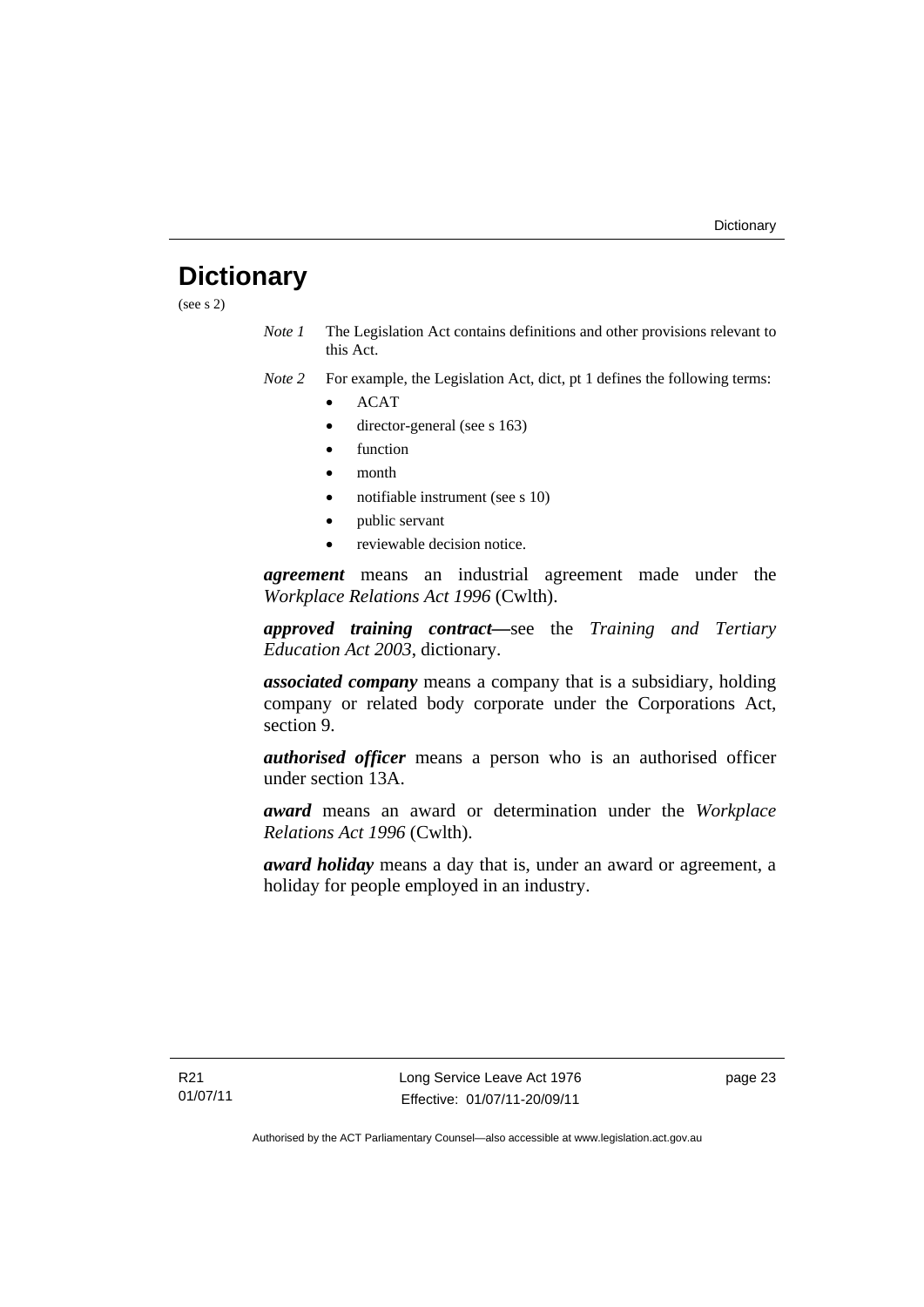*casual employee* means a person who is, from time to time offered regular and systematic employment on the basis that the offer of employment might be accepted or rejected and in circumstances where it could be expected by that person that further employment of the same type would or might be offered and accepted, but in respect of which there is no certainty about the period over which it would continue to be offered.

*continuous service*, in relation to an employee, includes—

- (a) a period of annual leave or long service leave; and
- (b) a period of leave, not exceeding 2 weeks in any 1 year, taken because of illness or injury; and
- (c) a period during which the service of the employee is interrupted or ended by his or her employer with the intention of avoiding the granting of long service leave; and
- (d) for an employee who begins service with an employer within 1 year after the day the employee's apprenticeship, or an approved training contract, with the employer ends—the period of the apprenticeship or approved training contract.

*determination* includes a variation, suspension, interpretation or cancellation of a determination.

*employee* includes—

- (a) a person who is remunerated at piecework rates; and
- (b) a part-time employee; and
- (c) a casual employee.

*minimum retiring age*, in relation to a person, means—

- (a) if a minimum retiring age applies to the person under an award or agreement—the age fixed by the award or agreement; and
- (b) in any other case—the age of 65 years.

R21 01/07/11

Authorised by the ACT Parliamentary Counsel—also accessible at www.legislation.act.gov.au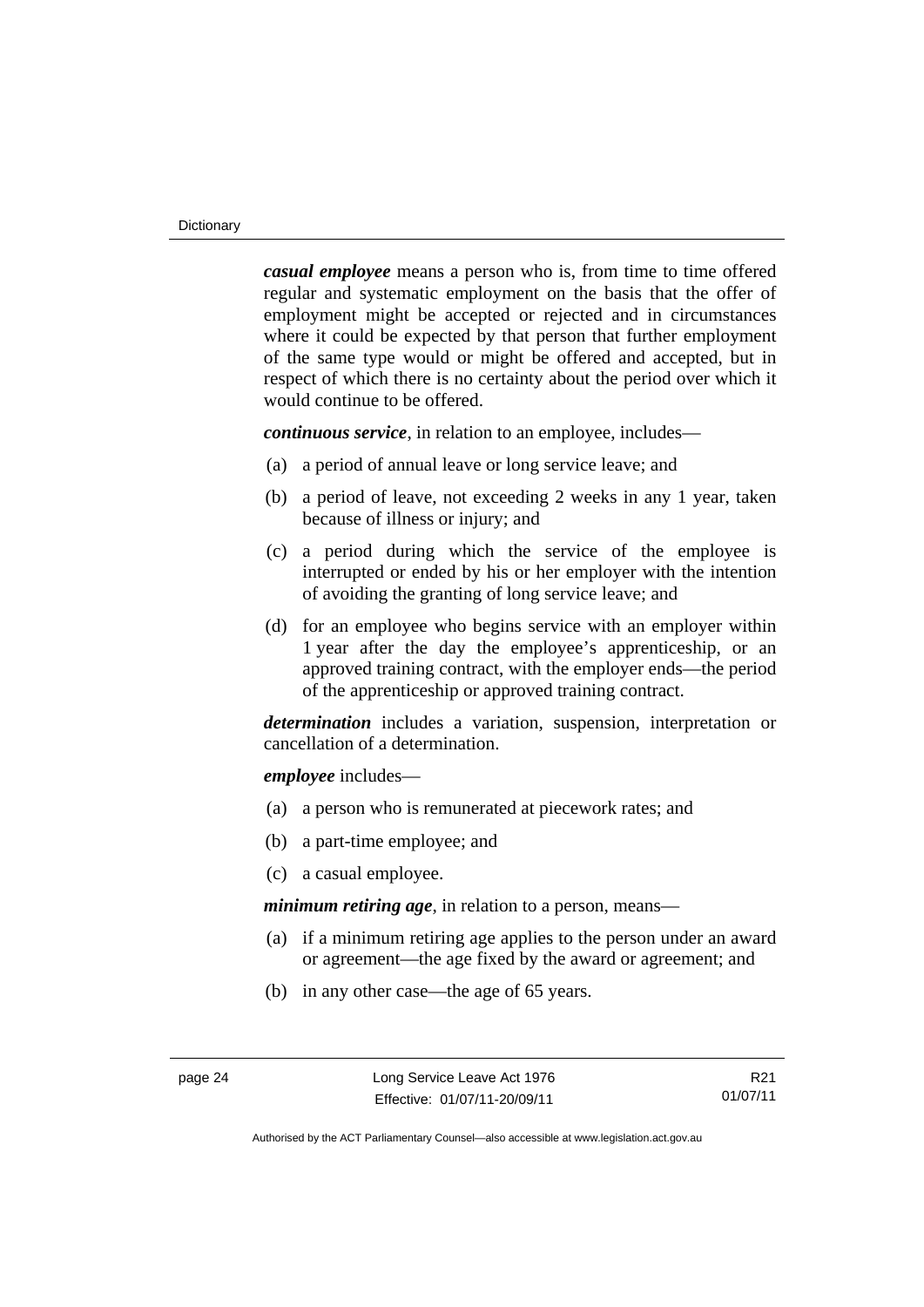*ordinary remuneration*, in relation to an employee, means the sum of—

- (a) the salary or wages payable to the employee; and
- (b) any allowances payable to the employee in respect of skill, qualifications, board and lodging; and
- (c) any amounts payable to the employee under a bonus, performance pay or incentive scheme, being amounts that are usually paid to the employee with his or her salary or wages; and
- (d) where the employee is provided with board and lodging by his or her employer, an amount equal to the value of that board and lodging.

*period of service*—see section 2G (Periods of service).

*salary or wages* does not include—

- (a) payments in respect of overtime; or
- (b) payments at penalty rates of pay; or
- (c) allowances which, under an award or agreement, are not to be taken into account in determining a rate of remuneration in respect of overtime.

*trainee* means the person who is obliged under an approved training contract to undertake training.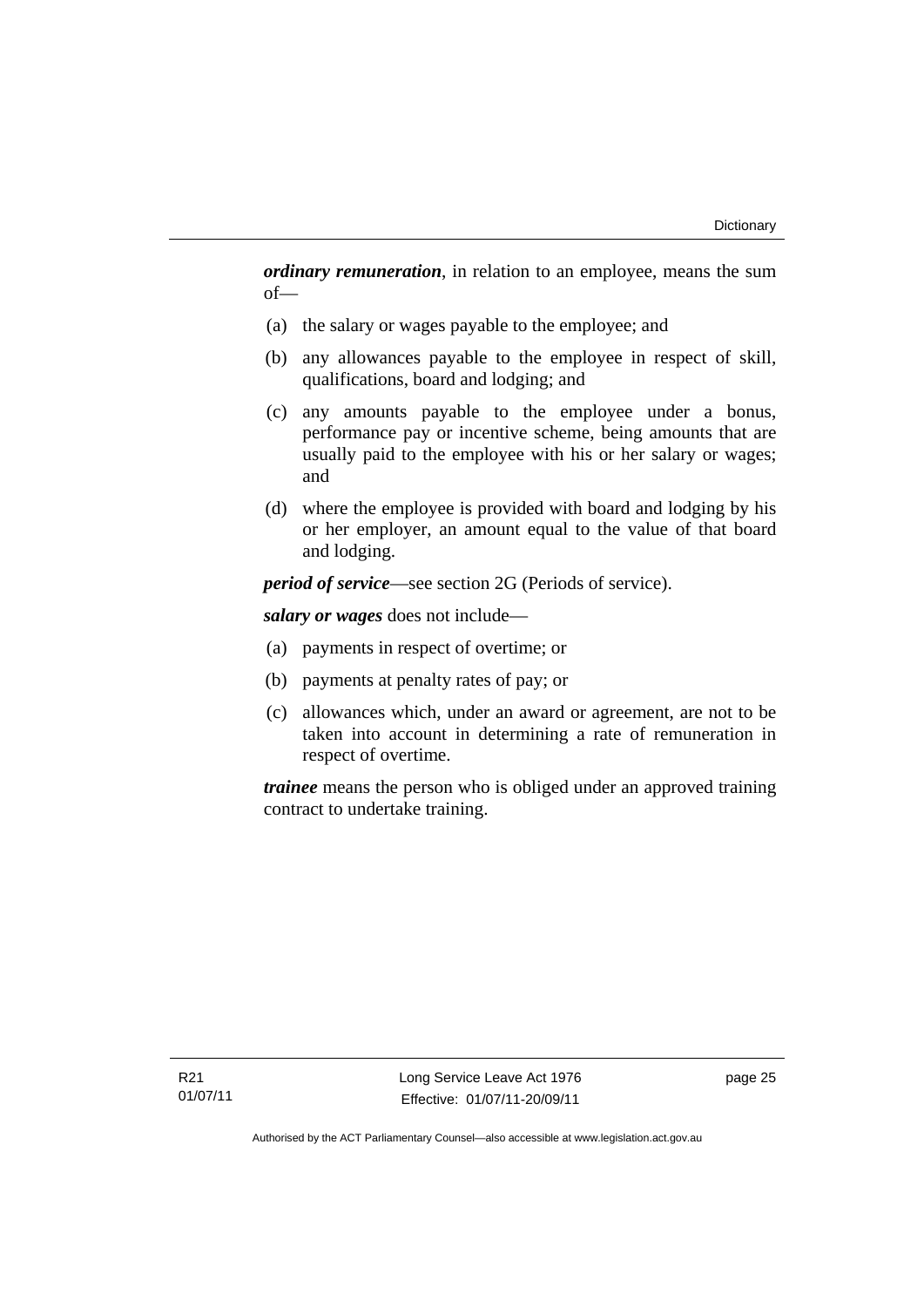1 About the endnotes

#### <span id="page-31-0"></span>**Endnotes**

#### **1 About the endnotes**

Amending and modifying laws are annotated in the legislation history and the amendment history. Current modifications are not included in the republished law but are set out in the endnotes.

Not all editorial amendments made under the *Legislation Act 2001*, part 11.3 are annotated in the amendment history. Full details of any amendments can be obtained from the Parliamentary Counsel's Office.

Uncommenced amending laws and expiries are listed in the legislation history and the amendment history. These details are underlined. Uncommenced provisions and amendments are not included in the republished law but are set out in the last endnote.

If all the provisions of the law have been renumbered, a table of renumbered provisions gives details of previous and current numbering.

The endnotes also include a table of earlier republications.

#### <span id="page-31-2"></span>**2 Abbreviation key**

page 26 Long Service Leave Act 1976 Effective: 01/07/11-20/09/11

R21 01/07/11

<span id="page-31-1"></span>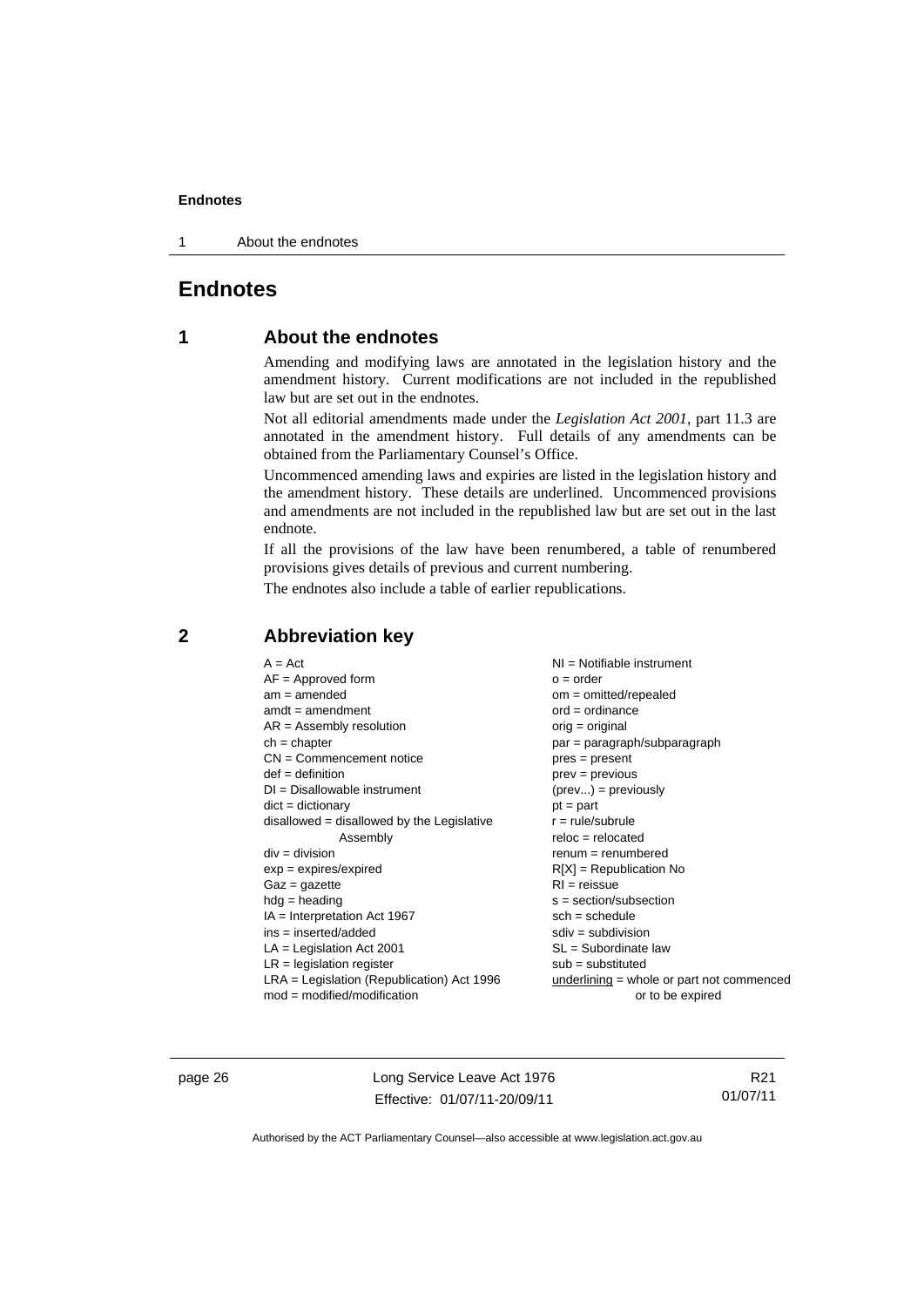#### <span id="page-32-0"></span>**3 Legislation history**

This Act was originally a Commonwealth ordinance—the *Long Service Leave Ordinance 1976* A1976-27 (Cwlth).

The *Australian Capital Territory (Self-Government) Act 1988* (Cwlth), s 34 (4) converted most former Commonwealth ordinances in force in the ACT into ACT enactments. This allowed the ACT Legislative Assembly to amend and repeal the laws. This Act was converted into an ACT enactment on 11 May 1989 (selfgovernment day).

As with most ordinances in force in the ACT, the name was changed from *Ordinance* to *Act* by the *Self-Government (Citation of Laws) Act 1989* No 21, s 5 on 11 May 1989 (self-government day).

Before 11 May 1989, ordinances commenced on their notification day unless otherwise stated (see *Seat of Government (Administration) Act 1910* (Cwlth), s 12).

#### **Legislation before becoming Territory enactment**

#### **Long Service Leave Act 1976 No 27**

notified 16 June 1976 commenced 16 June 1976

#### as amended by

**Long Service Leave (Amendment) Ordinance 1978 No 20**  notified 8 August 1978 commenced 8 August 1978

**Long Service Leave (Amendment) Ordinance 1981 No 24**  notified 10 September 1981 commenced 10 September 1981

#### **Ordinances Revision (Companies Amendments) Ordinance 1982 No 38 sch 4**

notified 30 June 1982 commenced 1 July 1982 (s 2)

#### **Long Service Leave (Amendment) Ordinance 1987 No 73**  notified 22 December 1987 commenced 1 January 1988 (s 2)

R21 01/07/11 Long Service Leave Act 1976 Effective: 01/07/11-20/09/11

page 27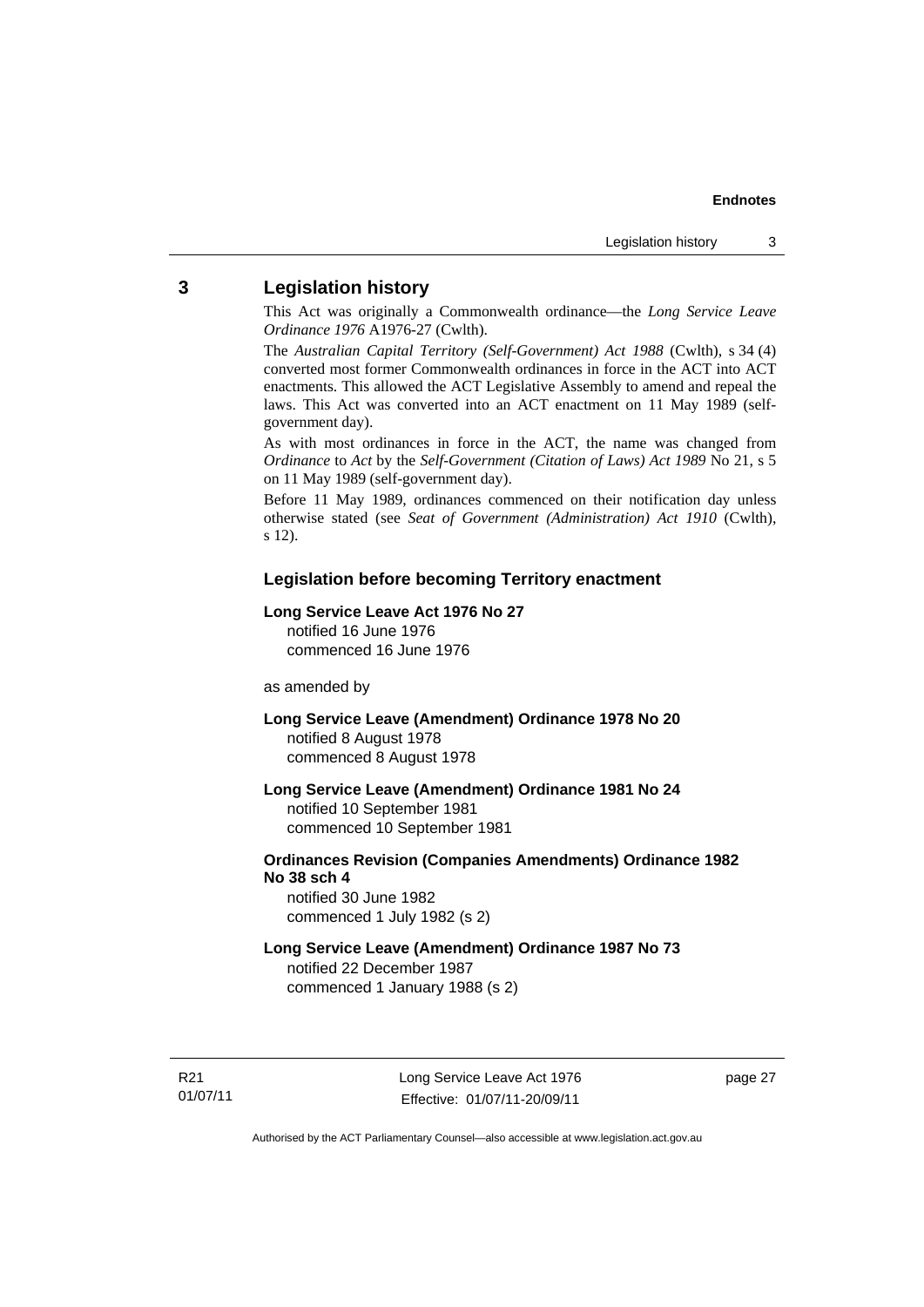3 Legislation history

#### **Self-Government (Consequential Amendments) Ordinance 1989 No 38 sch 1**

notified 10 May 1989 (Cwlth Gaz No S160) s 1, s 2 commenced 10 May 1989 (s 2 (1)) sch 1 commenced 11 May 1989 (s 2 (2) and see Cwlth Gaz 1989 No S164)

#### **Legislation after becoming Territory enactment**

#### **Statute Law Revision (Miscellaneous Provisions) Act 1993 No 1 sch 1**  notified 1 March 1993 (Gaz 1993 No S23) sch 1 commenced 1 March 1993

#### **Statute Law Revision (Penalties) Act 1994 No 81 sch**

notified 29 November 1994 (Gaz 1994 No S253) s 1, s 2 commenced 29 November 1994 (s 2 (1)) sch commenced 29 November 1994 (s 2 (2) and see Gaz 1994 No S269)

#### **Statutory Offices (Miscellaneous Provisions) Act 1994 No 97 sch pt 1**

notified 15 December 1994 (Gaz 1994 No S280) s 1, s 2 commenced 15 December 1994 (s 2 (1)) sch pt 1 commenced 15 December 1994 (s 2 (2) and Gaz 1994 No S293)

#### **Statute Law Revision Act 1995 No 46 sch**

notified 18 December 1995 (Gaz 1995 No S306) sch commenced 18 December 1995 (s 2)

#### **Long Service Leave (Amendment) Act 1997 No 68**

notified 9 October 1997 (Gaz 1997 No S300) ss 1-3 commenced 9 October 1997 (s 2 (1)) remainder commenced 17 December 1997 (s 2 (2) and Gaz 1997 No S416)

#### **Long Service Leave (Cleaning, Building and Property Services) Act 1999 No 85 s 69**

notified 23 December 1999 (Gaz 1999 No S65) pt 1, pt 2 commenced 23 December 1999 (s 2 (1)) s 69 commenced 23 June 2000 (s 2 (3))

R21 01/07/11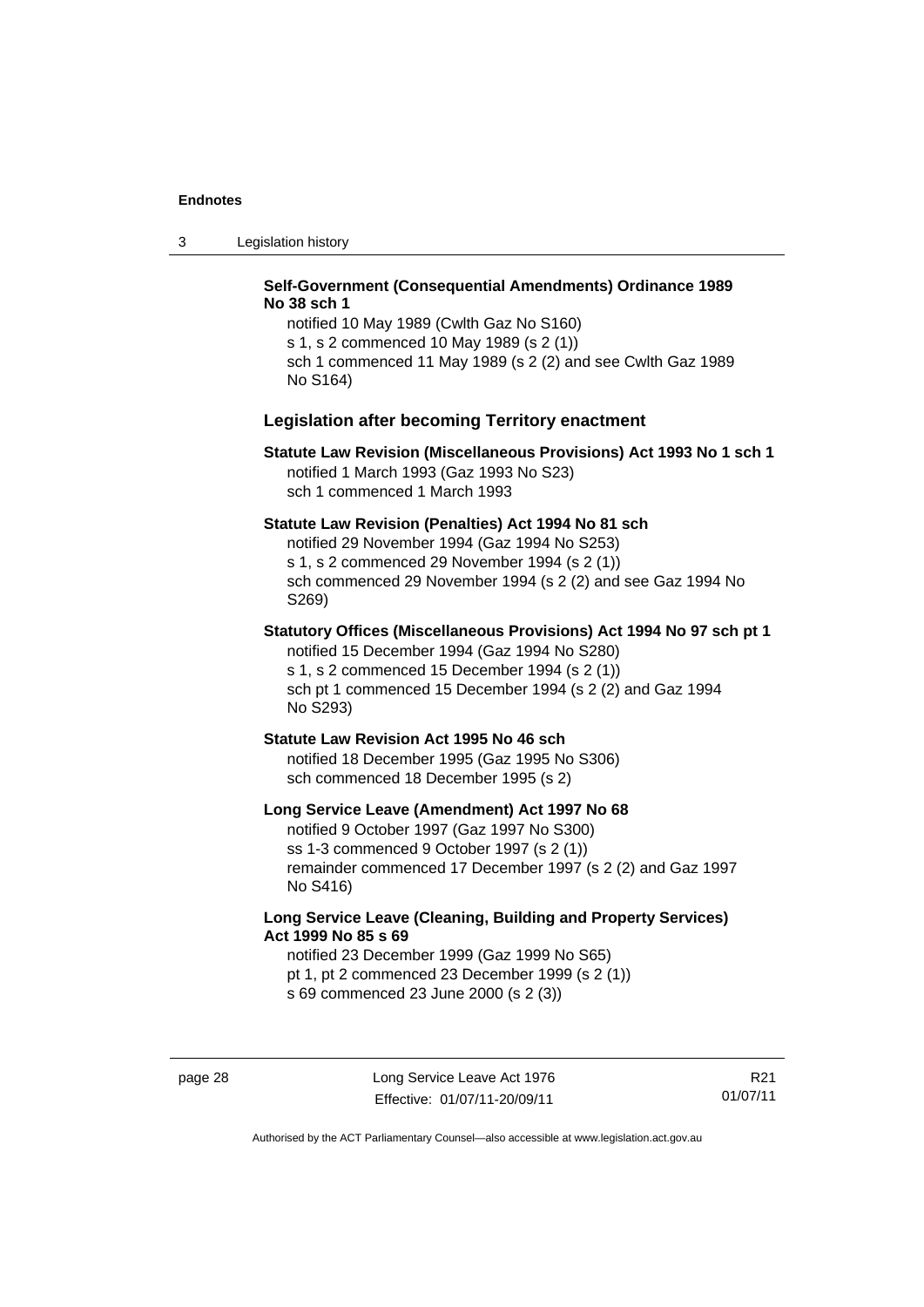| Legislation (Consequential Amendments) Act 2001 No 44 pt 229<br>notified 26 July 2001 (Gaz 2001 No 30)<br>s 1, s 2 commenced 26 July 2001 (IA s 10B)<br>pt 229 commenced 12 September 2001 (s 2 and see Gaz 2001<br>No S65)                     |
|-------------------------------------------------------------------------------------------------------------------------------------------------------------------------------------------------------------------------------------------------|
| Statute Law Amendment Act 2001 (No 2) 2001 No 56 pt 3.35<br>notified 5 September 2001 (Gaz 2001 No S65)<br>amdts commenced 5 September 2001 (s 2 (1))                                                                                           |
| Vocational Education and Training Act 2003 A2003-37 sch 2 pt 2.5<br>notified LR 8 September 2003<br>s 1, s 2 commenced 8 September 2003 (LA s 75 (1))<br>sch 2 pt 2.5 commenced 1 November 2003 (s 2)                                           |
| Long Service Leave Legislation Amendment Act 2003 A2003-45 pt 2<br>notified LR 2 October 2003<br>s 1, s 2 commenced 2 October 2003 (LA s 75 (1))<br>pt 2 commenced 3 October 2003 (s 2)                                                         |
| <b>Criminal Code (Theft, Fraud, Bribery and Related Offences)</b><br>Amendment Act 2004 A2004-15 sch 2 pt 2.52<br>notified LR 26 March 2004<br>s 1, s 2 commenced 26 March 2004 (LA s 75 (1))<br>sch 2 pt 2.52 commenced 9 April 2004 (s 2 (1)) |
| Long Service Leave Amendment Act 2005 A2005-22<br>notified LR 12 May 2005<br>s 1, s 2 commenced 12 May 2005 (LA s 75 (1))<br>ss 3-12, sch 1 commenced 13 May 2005 (s 2 and CN2005-5)<br>remainder commenced 20 May 2005 (s 2 and CN2005-7)      |
| Occupational Health and Safety Legislation Amendment Act 2005<br>A2005-38 s 5<br>notified LR 30 August 2005<br>s 1, s 2 commenced 30 August 2005 (LA s 75 (1))<br>s 5 commenced 31 August 2005 (s 2)                                            |

page 29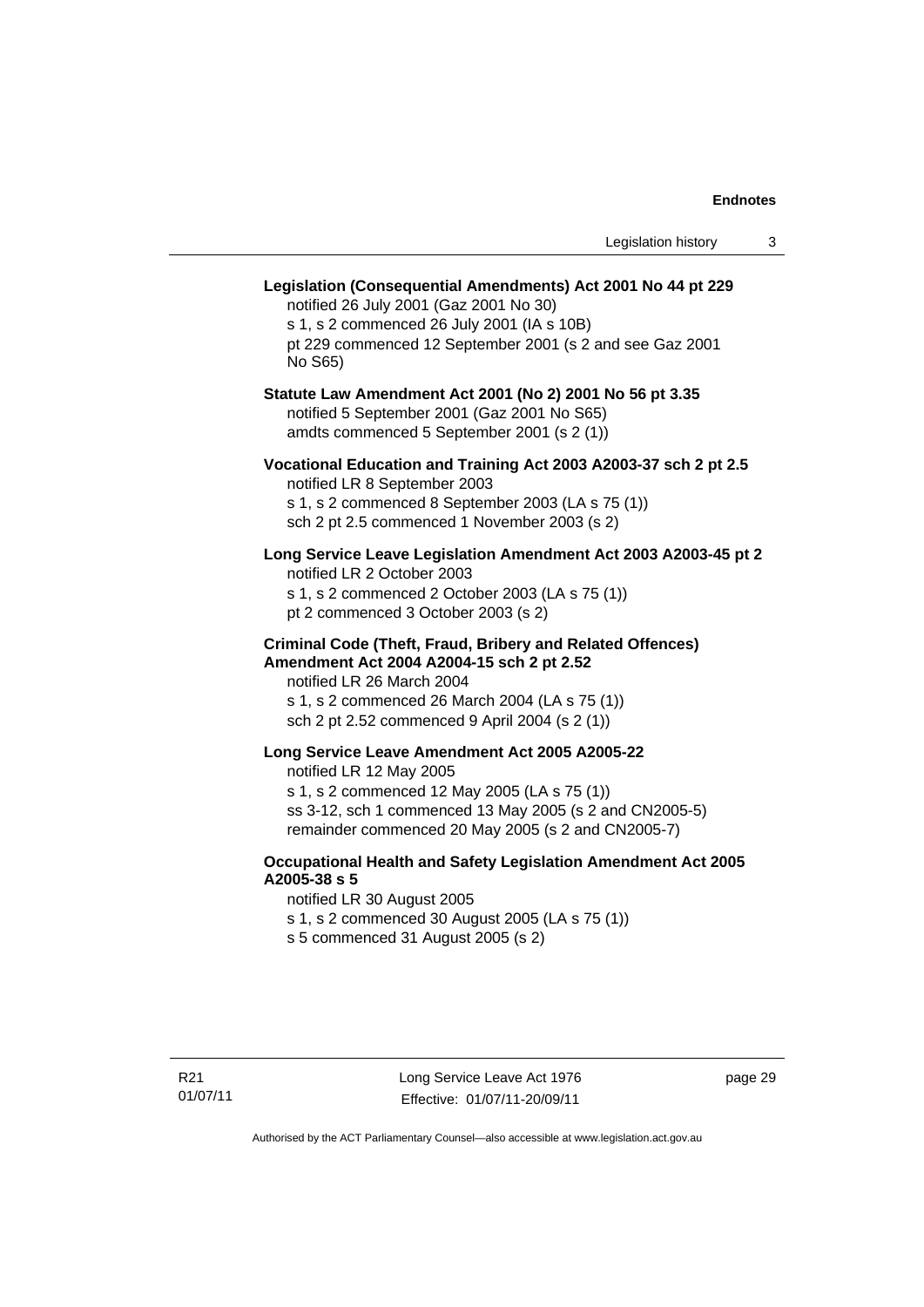| 4 | Amendment history                                                                                                                                                                                                                                                                                                                               |
|---|-------------------------------------------------------------------------------------------------------------------------------------------------------------------------------------------------------------------------------------------------------------------------------------------------------------------------------------------------|
|   | Statute Law Amendment Act 2007 A2007-3 sch 3 pt 3.63<br>notified LR 22 March 2007<br>s 1, s 2 taken to have commenced 1 July 2006 (LA s 75 (2))<br>sch 3 pt 3.63 commenced 12 April 2007 (s 2 (1))                                                                                                                                              |
|   | Training and Tertiary Education Legislation Amendment Act 2007<br>A2007-12 sch 1 pt 1.9<br>notified LR 13 June 2007<br>s 1, s 2 commenced 13 June 2007 (LA s 75 (1))<br>sch 1 pt 1.9 commenced 1 July 2007 (s 2 and CN2007-3)                                                                                                                   |
|   | <b>ACT Civil and Administrative Tribunal Legislation Amendment</b><br>Act 2008 (No 2) A2008-37 sch 1 pt 1.71<br>notified LR 4 September 2008<br>s 1, s 2 commenced 4 September 2008 (LA s 75 (1))<br>sch 1 pt 1.71 commenced 2 February 2009 (s 2 (1) and see ACT Civil<br>and Administrative Tribunal Act 2008 A2008-35, s 2 (1) and CN2009-2) |
|   | Long Service Leave Legislation Amendment Act 2008 A2008-43<br>notified LR 9 September 2008<br>s 1, s 2 commenced 9 September 2008 (LA s 75 (1))                                                                                                                                                                                                 |

#### **Long Service Leave (Portable Schemes) Act 2009 A2009-25 sch 4 pt 4.2**

notified LR 8 September 2009 s 1, s 2 commenced 8 September 2009 (LA s 75 (1)) sch 4 pt 4.2 commenced 1 January 2010 (s 2)

remainder commenced 10 September 2008 (s 2)

#### **Administrative (One ACT Public Service Miscellaneous Amendments) Act 2011 A2011-22 sch 1 pt 1.96**

notified LR 30 June 2011 s 1, s 2 commenced 30 June 2011 (LA s 75 (1)) sch 1 pt 1.96 commenced 1 July 2011 (s 2 (1))

#### <span id="page-35-0"></span>**4 Amendment history**

| <b>Preliminary</b><br>pt 1 hdg | ins A2005-22 s 4 |
|--------------------------------|------------------|
| Name of Act<br>$\mathbf{s}$ 1  | sub A2005-22 s 4 |

page 30 Long Service Leave Act 1976 Effective: 01/07/11-20/09/11

R21 01/07/11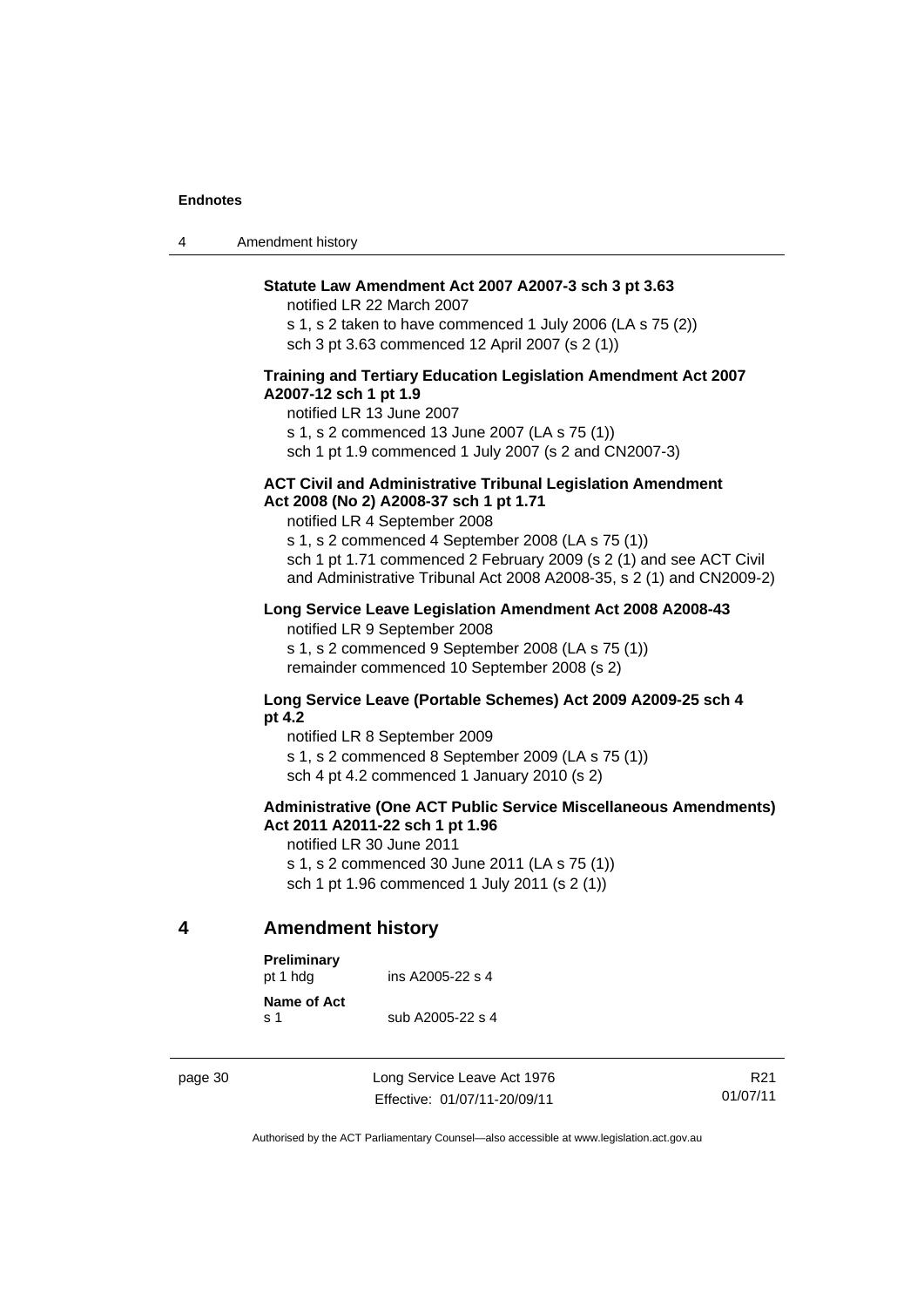#### **Dictionary**  s 2 am 1981 No 24 s 2; 1987 No 73 s 4; 1997 No 68 s 4; 1999 No 85 s 69; ss renum R6 LA defs reloc to dict A2005-22 s 6 s 2 remainder om A2005-22 s 7 pres s 2 ins A2005-22 s 7 def *approved training agreement* ins 1997 No 68 s 4 om A2003-37 amdt 2.10 def *associated company* am 1982 No 38 sch 4; 1995 No 46 sch; 1997 No 68 s 4 om A2005-22 s 5 def *award holiday* om A2005-22 s 5 def *continuous service* am 1997 No 68 s 4; A2003-37 amdt 2.12 om A2005-22 s 5 def *minimum retiring age* am 1987 No 73 s 4 om A2005-22 s 5 def *training agreement* ins 1997 No 68 s 4 om A2003-37 amdt 2.14 **Notes**  s 2A ins A2005-22 s 7 **Offences against Act—application of Criminal Code etc**  s 2B ins A2005-22 amdt 1.1 **Important concepts**  pt 2 hdg ins A2005-22 s 7 **Commission recipients may be employees**  s 2C ins A2005-22 s 7 **Benefits under this Act and LSL (BCI) Act**  s 2D ins A2005-22 s 7 am A2008-43 s 4; A2009-25 amdt 4.3 **Benefits under this Act and LSL (CCI) Act**  ins A2005-22 s 7 am A2008-43 s 5; A2009-25 amdt 4.4 **Benefits under this Act and LSL (PS) Act**  s 2EA ins A2009-25 amdt 4.5 **Working out remuneration—employee also receives commission**  s 2F ins A2005-22 s 7 **Periods of service**  s 2G ins A2005-22 s 7 am A2005-38 s 5

R21 01/07/11 Long Service Leave Act 1976 Effective: 01/07/11-20/09/11

page 31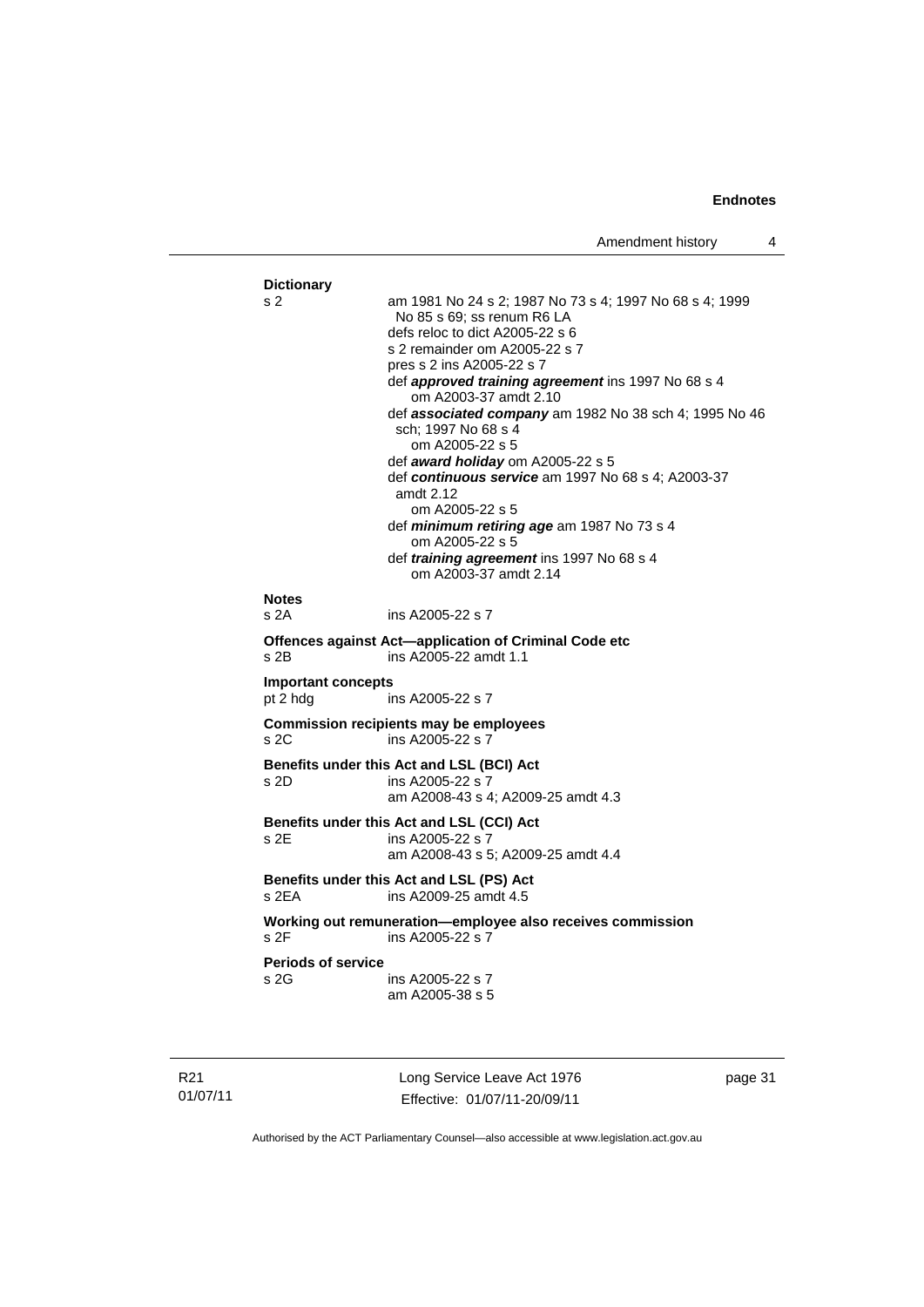4 Amendment history

| s3                                             | sub 1987 No 73 s 5<br>am 1997 No 68 s 5<br>sub A2005-22 s 8<br>am A2008-43 s 6                                                     |
|------------------------------------------------|------------------------------------------------------------------------------------------------------------------------------------|
| Amount of long service leave<br>s <sub>4</sub> | sub 1987 No 73 s 5; A2005-22 s 8                                                                                                   |
| s <sub>5</sub>                                 | Entitlement to payment in lieu of payment<br>am 1978 No 20<br>om 1987 No 73 s 5                                                    |
| <b>Grant of leave</b><br>s 6                   | am 1978 No 20; 1994 No 81 sch; 1997 No 68 s 6<br>sub A2005-22 amdt 1.2<br>am A2008-43 s 7, s 8                                     |
| <b>Payment for leave</b>                       |                                                                                                                                    |
| s <sub>7</sub>                                 | am 1997 No 68 s 7                                                                                                                  |
| Manner of payment for leave<br>s 8             | am 1978 No 20; 1994 No 81 sch; 1997 No 68 s 8; ss renum<br>R6 LA; A2005-22 amdt 1.3; ss renum R10 LA (see A2005-22<br>amdt $1.4$ ) |
| s 9                                            | Public holidays not to count as leave<br>sub A2003-45 s 4                                                                          |
| s 10A                                          | Continuity of service in certain cases<br>ins 1987 No 73 s 6                                                                       |
| s 11A                                          | Pay in lieu of long service leave<br>ins 1987 No 73 s 7<br>am 1997 No 68 s 9; A2008-43 s 9                                         |
| s 11B hdg<br>s 11B                             | Pay for ineligible service after 7 years<br>sub A2005-22 s 9<br>ins 1987 No 73 s 7<br>am 1997 No 68 s 10<br>om A2008-43 s 10       |
| s 11C                                          | Pro rata long service leave entitlement<br>ins 1987 No 73 s 7<br>am 1997 No 68 s 11; A2003-45 s 5; A2005-22 s 10                   |
| s 11D                                          | <b>Calculation of ordinary remuneration</b><br>ins 1987 No 73 s 7<br>am 1997 No 68 s 12                                            |

page 32 Long Service Leave Act 1976 Effective: 01/07/11-20/09/11

R21 01/07/11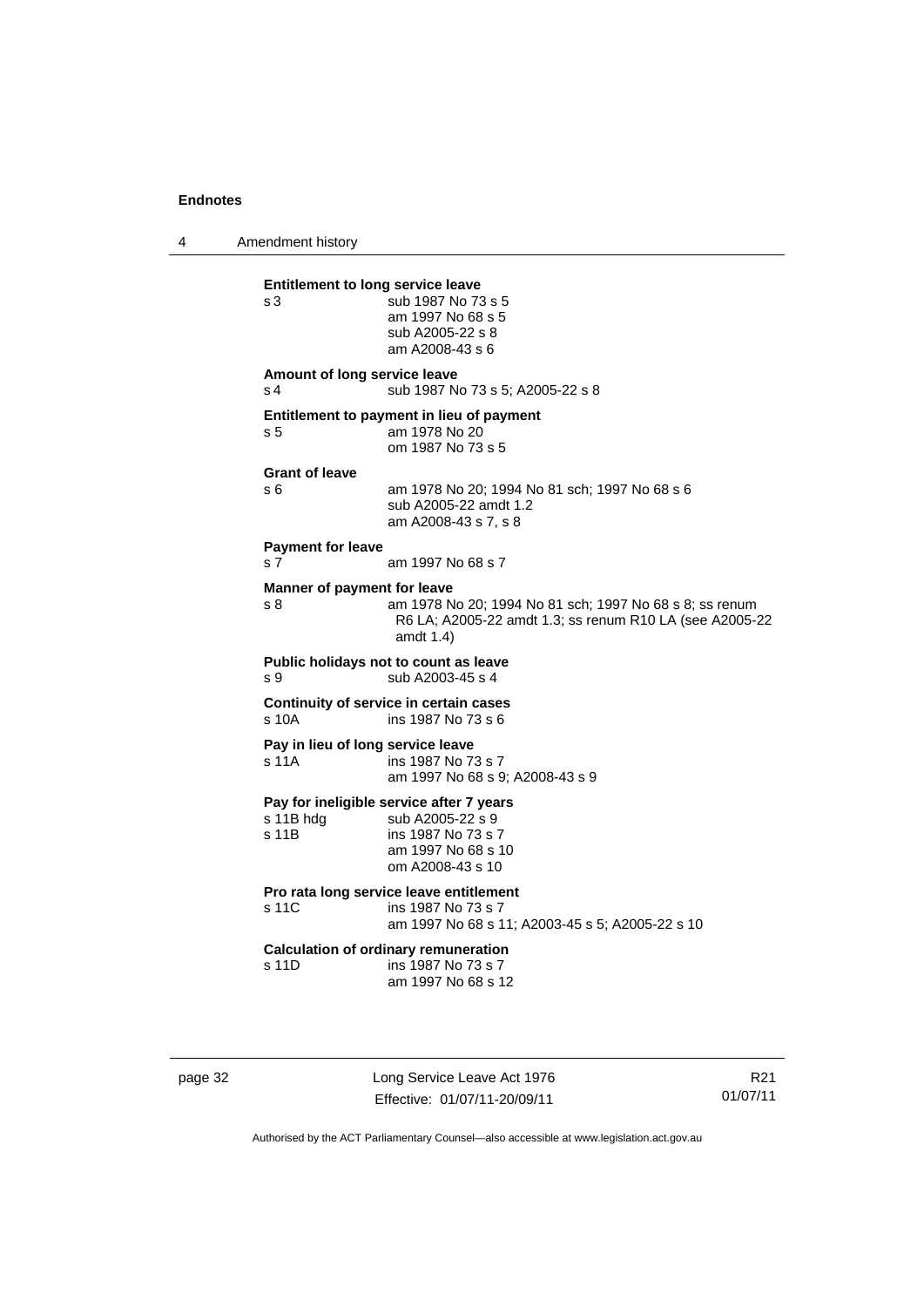|                             | Long service leave records<br>s 12                | am 1978 No 20; 1994 No 81 sch; 1997 No 68 s 13; pars<br>renum R6 LA<br>sub A2005-22 amdt 1.5                                                                              |         |
|-----------------------------|---------------------------------------------------|---------------------------------------------------------------------------------------------------------------------------------------------------------------------------|---------|
|                             | <b>Administration and enforcement</b><br>pt 3 hdg | ins A2005-22 s 11                                                                                                                                                         |         |
|                             | Registrar of long service leave<br>s 13           | sub 1994 No 97 sch pt 1; 1997 No 68 s 13<br>am 2001 No 44 amdt 1.2680, amdt 1.2681<br>sub A2005-22 s 11<br>$(3)-(5)$ exp 13 May 2006 (s 13 (5))<br>am A2011-22 amdt 1.296 |         |
|                             | s 13A                                             | Appointment of authorised officers<br>ins 1997 No 68 s 14<br>sub A2005-22 s 11<br>$(2)-(4)$ exp 13 May 2006 (s 13A $(4)$ )<br>am A2011-22 amdt 1.296                      |         |
|                             | <b>Identity cards</b><br>s 13B                    | ins 1997 No 68 s 14<br>sub A2005-22 amdt 1.6<br>$(5)-(7)$ exp 13 May 2005 (s 13B $(7)$ )<br>am A2011-22 amdt 1.296                                                        |         |
|                             | s 13C                                             | Powers of entry of authorised officers<br>ins 1997 No 68 s 14                                                                                                             |         |
|                             | <b>Complaints</b><br>s 13D                        | ins 1997 No 68 s 14<br>am 2001 No 44 amdts 1.2682-1.2685; A2007-3 amdt 3.350                                                                                              |         |
|                             | Notice to comply with Act<br>s 13E                | ins 1997 No 68 s 14<br>sub A2005-22 amdt 1.7                                                                                                                              |         |
|                             | Internal review by registrar<br>s 13F             | ins 1997 No 68 s 14<br>sub A2008-37 amdt 1.308                                                                                                                            |         |
|                             | <b>Review by ACAT</b><br>s 13G                    | ins 1997 No 68 s 14<br>sub A2008-37 amdt 1.308                                                                                                                            |         |
|                             | s 13H hdg<br>s <sub>13H</sub>                     | Failing to comply with requirement of authorised officer<br>sub A2004-15 amdt 2.113<br>ins 1997 No 68 s 14<br>am A2004-15 amdt 2.114, amdt 2.115<br>om A2005-22 amdt 1.8  |         |
| R <sub>21</sub><br>01/07/11 |                                                   | Long Service Leave Act 1976<br>Effective: 01/07/11-20/09/11                                                                                                               | page 33 |

Authorised by the ACT Parliamentary Counsel—also accessible at www.legislation.act.gov.au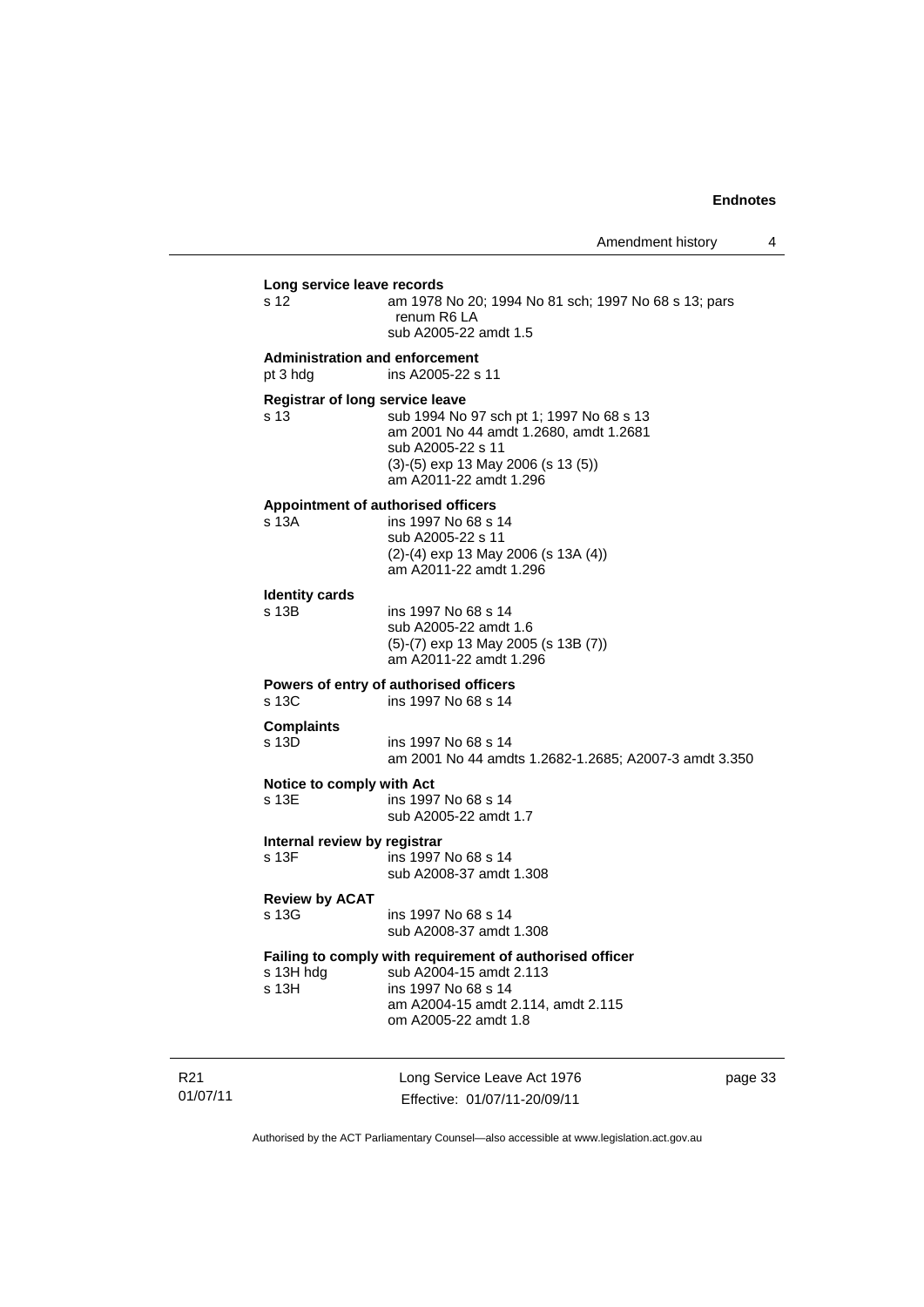4 Amendment history

| Liability                      |                                                                                           |
|--------------------------------|-------------------------------------------------------------------------------------------|
| s 13J                          | ins 1997 No 68 s 14<br>am 2001 No 44 amdt 1.2686, amdt 1.2687<br>sub A2007-3 amdt 3.351   |
| <b>Delegation by registrar</b> |                                                                                           |
| s 13K                          | ins 1997 No 68 s 14<br>sub A2007-3 amdt 3.352                                             |
| <b>Miscellaneous</b>           |                                                                                           |
| pt 4 hdg                       | ins A2005-22 s 12                                                                         |
| <b>Offence</b>                 |                                                                                           |
| s 15                           | om 1978 No 20                                                                             |
| <b>Application of Act</b>      |                                                                                           |
| s 16                           | am A2005-22 s 13                                                                          |
|                                | exp 20 May 2005 (s 16 (5))                                                                |
| <b>Approved forms</b>          |                                                                                           |
| s 17                           | om 1993 No 1 sch 1                                                                        |
|                                | ins 2001 No 44 amdt 1.2688                                                                |
|                                | am A2007-3 amdt 3.353                                                                     |
| <b>Regulation-making power</b> |                                                                                           |
| s 18                           | am 1989 No 38 sch 1                                                                       |
|                                | sub 1997 No 68 s 15; 2001 No 44 amdt 1.2688                                               |
| <b>Dictionary</b>              |                                                                                           |
| dict                           | ins A2005-22 s 14                                                                         |
|                                | am A2008-37 amdt 1.309; A2011-22 amdt 1.297                                               |
|                                | def agreement am 1997 No 68 s 4<br>reloc from s 2 A2005-22 s 6                            |
|                                | def approved training contract ins A2003-37 amdt 2.11                                     |
|                                | reloc from s 2 A2005-22 s 6                                                               |
|                                | am A2007-12 amdt 1.14                                                                     |
|                                | def <b>associated company</b> ins A2005-22 s 14                                           |
|                                | def <i>authorised officer</i> ins 1997 No 68 s 4                                          |
|                                | reloc from s 2 A2005-22 s 6                                                               |
|                                | def <i>award</i> am 1997 No 68 s 4                                                        |
|                                | sub 2001 No 56 amdt 3.445                                                                 |
|                                | reloc from s 2 A2005-22 s 6                                                               |
|                                | def award holiday ins A2005-22 s 14                                                       |
|                                | def casual employee ins 1997 No 68 s 4                                                    |
|                                | reloc from s 2 A2005-22 s 6                                                               |
|                                | def continuous service ins A2005-22 s 14<br>def <i>determination</i> sub 1989 No 38 sch 1 |
|                                | reloc from s 2 A2005-22 s 6                                                               |
|                                | def employee sub 1981 No 24 s 2l; 1997 No 68 s 4                                          |
|                                | reloc from s 2 A2005-22 s 6                                                               |

page 34 Long Service Leave Act 1976 Effective: 01/07/11-20/09/11

R21 01/07/11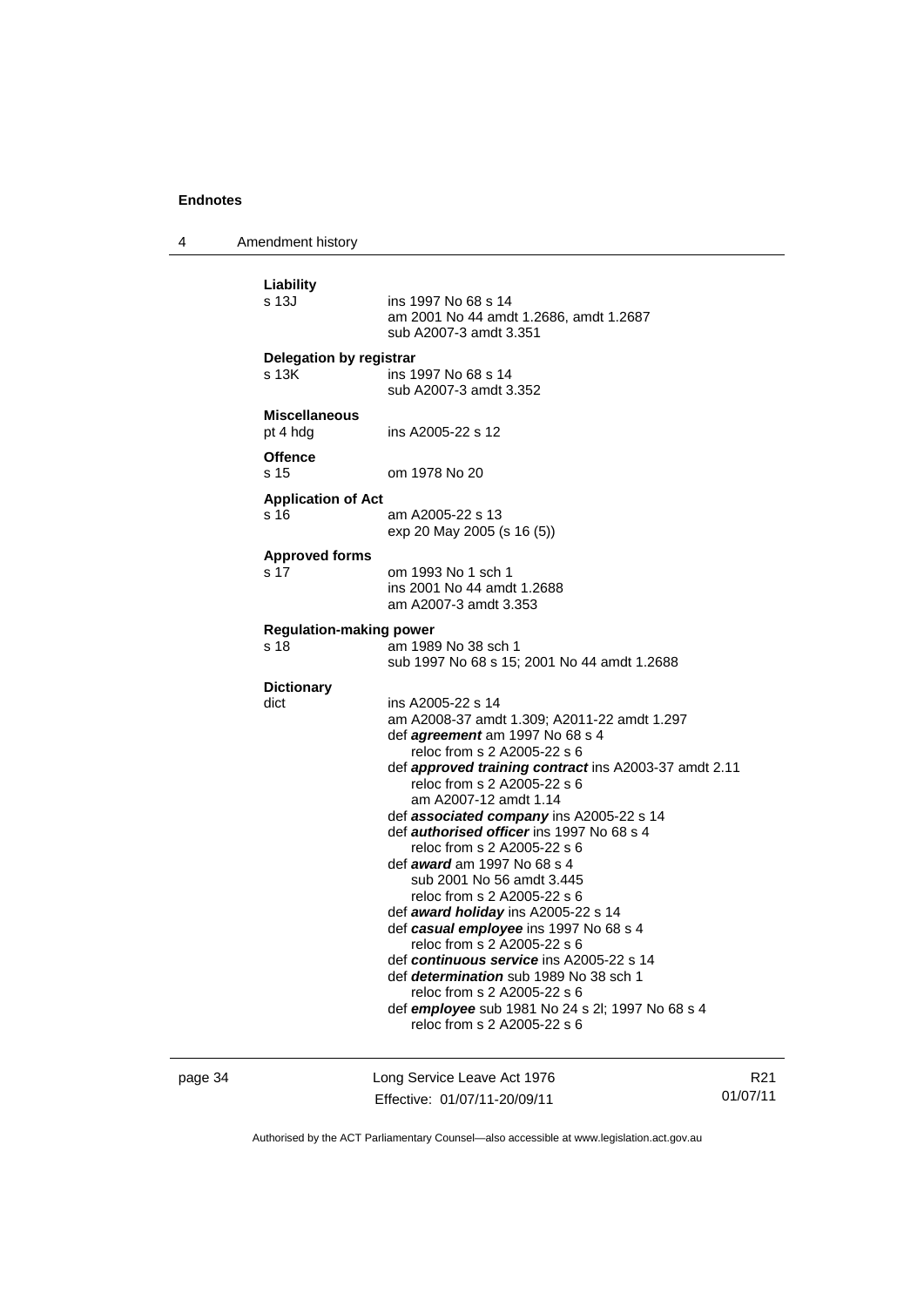```
 def minimum retiring age ins A2005-22 s 14 
def ordinary remuneration am 1997 No 68 s 4
  reloc from s 2 A2005-22 s 6 
def period of service ins A2005-22 s 14 
def salary or wages reloc from s 2 A2005-22 s 6 
def trainee ins 1997 No 68 s 4 
   am A2003-37 amdt 2.13 
   reloc from s 2 A2005-22 s 6
```
#### <span id="page-40-0"></span>**5 Earlier republications**

Some earlier republications were not numbered. The number in column 1 refers to the publication order.

Since 12 September 2001 every authorised republication has been published in electronic pdf format on the ACT legislation register. A selection of authorised republications have also been published in printed format. These republications are marked with an asterisk (\*) in column 1. Electronic and printed versions of an authorised republication are identical.

| <b>Republication No Amendments to</b> |                | <b>Republication date</b> |
|---------------------------------------|----------------|---------------------------|
| 1                                     | ord 1989 No 38 | 31 May 1991               |
| $\overline{2}$                        | Act 1993 No 1  | 31 August 1993            |
| 3                                     | Act 1994 No 97 | 31 January 1995           |
| 4                                     | Act 1995 No 46 | 30 November 1996          |
| 5                                     | Act 1997 No 68 | 31 December 1997          |
| $6*$                                  | A2001-56       | 23 January 2002           |
| 7                                     | A2003-45       | 3 October 2003            |
| 8                                     | A2003-45       | 1 November 2003           |
| 9                                     | A2004-15       | 9 April 2004              |
| 10 $(RI)$ †                           | A2005-22       | 18 May 2005               |
| 11 $(RI)$ †                           | A2005-22       | 19 May 2005               |
| 12                                    | A2005-22       | 20 May 2005               |
| 13                                    | A2005-22       | 21 May 2005               |
| $14*$                                 | A2005-38       | 31 August 2005            |
| 15                                    | A2005-38       | 14 May 2006               |
|                                       |                |                           |

Long Service Leave Act 1976 Effective: 01/07/11-20/09/11

page 35